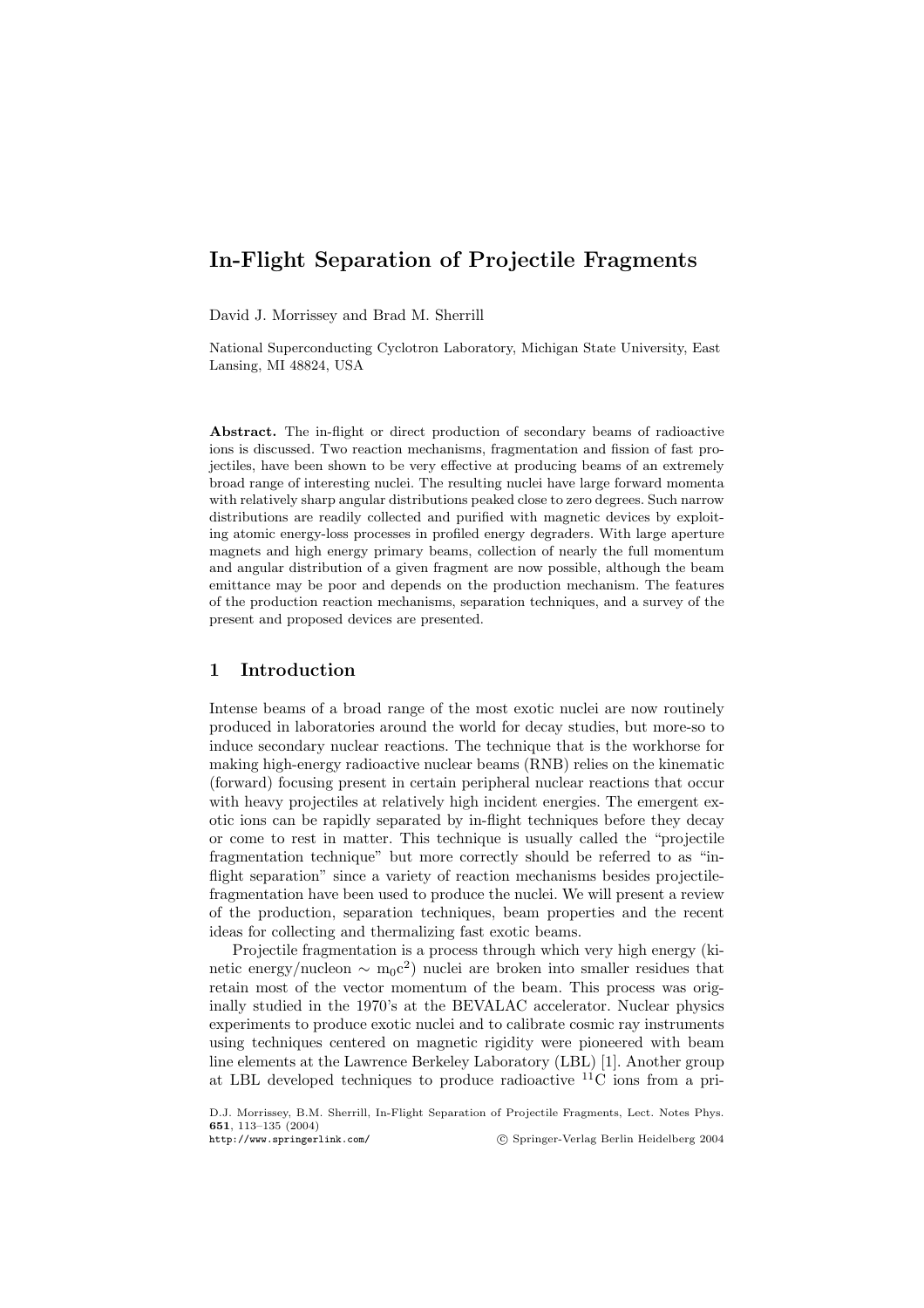mary <sup>12</sup>C beam in which as much as  $1\%$  of the incident beam was converted into  $^{11}$ C ions and separated for implantation in biomedical samples [2,3].

The beam of exotic nuclei must be separated from the primary beam and from the other reaction products by some combination of magnetic and perhaps electrostatic elements acting on the distribution of ions. The initial work at LBL was dramatically extended when a degrader was placed in the middle of the LISE spectrometer at GANIL [4,5]. Selection according to magnetic rigidity alone gives a set of isotopes with a single momentum-to-charge ratio; passing this set of preselected fragments through a degrader breaks the redundancy because the momentum of each type of fragment is systematically shifted by the energy-loss process.

The primary beam passes through the production target and retains a large fraction (∼90% or more) of its initial kinetic energy. Therefore, an advantage of in-flight separation techniques is that beams can be produced and delivered at high energy without the need for reacceleration. The process can be extremely efficient and the production target only needs to be able to dissipate a fraction of the beam power. The unreacted beam is collected at some other point in the separator itself. Radiation shielding is straightforward since the volume of the reaction chamber can be kept relatively small and the return yokes of the magnets provide local shielding. However, the radiation damage of nearby material and of the focussing and bending magnets is a serious concern and all elements of the production area must be made to function in a high radiation environment. The particle identification of fast ions is also relatively simple, and the contaminant level can be easily checked on-line.

A distinct advantage of the fast-ion achromatic devices (devices where the final position and angle do not depend on momentum) is that the purity of the secondary beams can be improved by passing the ions through profiled energy degraders at an intermediate dispersive point [6,7]. This can, in most cases, eliminate mass-to-charge ambiguities and provide essentially pure secondary beams for even the heaviest elements.

One final significant feature of in-flight separation is that the process is not sensitive to chemical properties or, in general, to the half-life of the isotopes of interest. The limitation on the half-life is only given by the flight time of the ions through the device, which is almost always less than one microsecond but longer, of course, in cooler rings. The net result is that, given suitable ion optics, the efficiency of the in-flight separation techniques can reach essentially 100%.

In-flight separation is not only a very useful and selective technique, but also one that is very sensitive. It has been shown at various laboratories that experiments can be performed where the production rate of a desired species is several per week as in the cases of  $^{48}\text{Ni}$  [8] and  $^{100}\text{Sn}$  [9,10]. Primary beam intensities of one particle- $\mu$ A or  $6 \times 10^{12}$  ions/s are routine. Hence, the one atom/week level corresponds to a production cross section of  $1 \times 10^{-18}$ barns or 1 attobarn. That is an equivalent probability to detection of 1 atom produced per nearly 10<sup>18</sup> collisions between beam and target.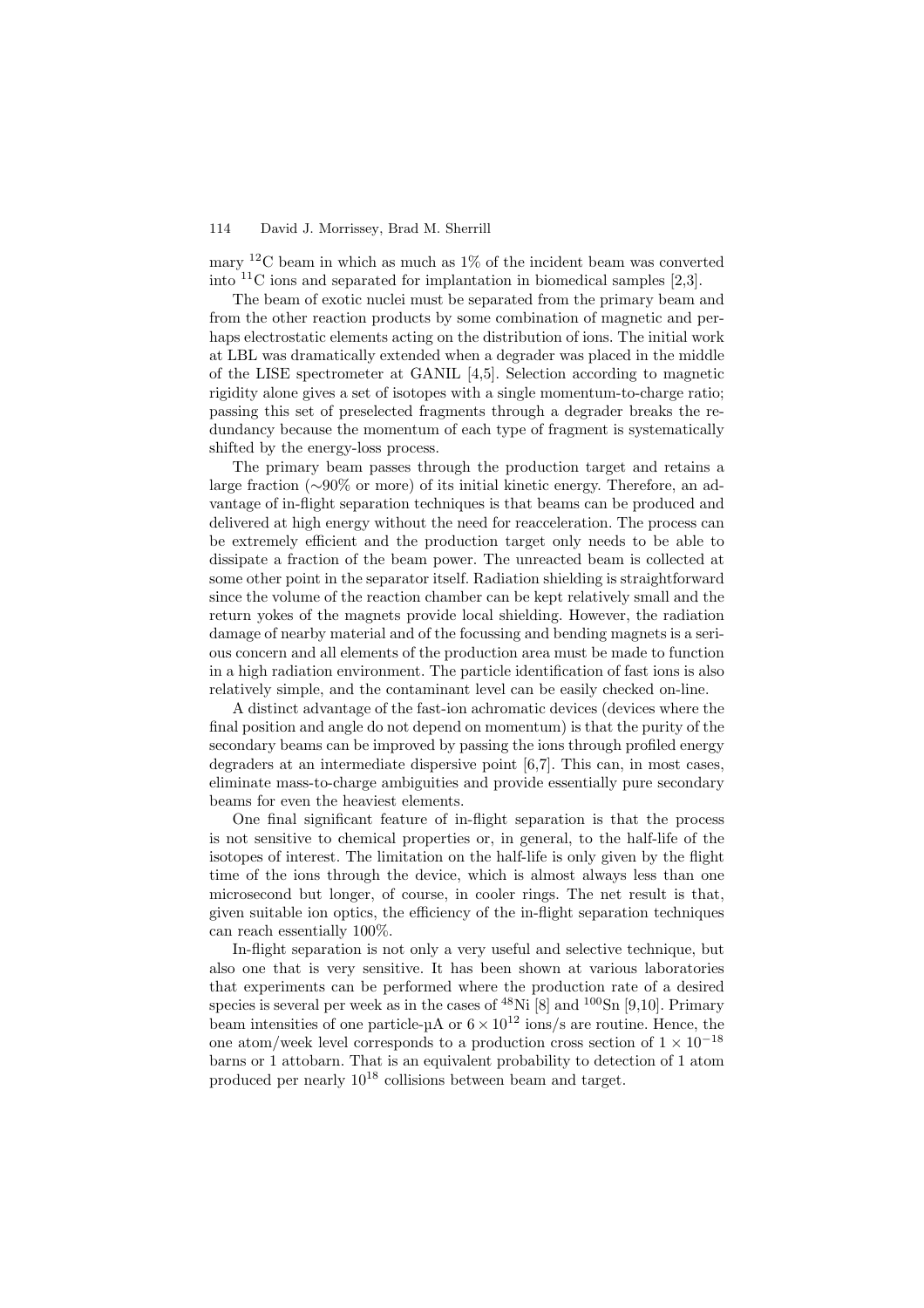The in-flight technique spawned many large facilities that were very productive during the last decade, the A1200 separator at the NSCL in the USA [11], the RIPS separator at RIKEN in Japan [12], the FRS device at GSI in Germany [13], the COMBAS separator at Dubna in Russia [14], and the upgraded LISE-3 system at GANIL in France [15]. The technique also is integral to the large facilities for the next decade, for example, the A1900 in operation at the NSCL [16], the Big-RIPS project under construction in Japan [17], and the Super-FRS recently approved for construction in Germany [18]. The most recent plan for the next major nuclear physics facility in the USA is a large exotic beam facility called "RIA" for rare isotope accelerator, that will incorporate two state of the art two-stage fragment separators. [19] These facilities use achromatic magnetic devices where "achromatic" means that the position and angle of ion at the end of the device (called the focal plane) do not depend on the ion's momentum. Such achromatic magnetic devices are generally most useful for efficient separation at higher energies because they can collect a large fraction of all the produced fragments and focus them to a small spot. An early paper by Schmidt *et al* [6] outlines the fundamentals of the use of achromatic devices.

Electric fields, although desirable because they can provide velocity (kinetic energy) separation, are generally not used by themselves at the higher energies characteristic of fragmentation reactions. The attainable electric fields can not sufficiently bend high rigidity fragments. However, Wien filters are used to improve the purity of RNB's. The upgrade of the LISE separator to LISE3 included a high electric field Wien filter to make a velocity separation of fragments separated by the LISE spectrometer [15]. A similar technique has been used at the NSCL in which the RPMS is used [20]. The range over which this additional separation is still practical ends around ∼200 MeV/nucleon.

As an illustration of the reach of the technique and the ions that will be available at the next generation of in-flight separation facilities (such as RIA, RIKEN, and GSI), Fig. 1 illustrates the expected radioactive ion (rare isotope) beam intensities based on projectile fragmentation cross sections and a 10% momentum acceptance fragment separator. The beam power is assumed to be 100 kW and the primary beam energy is 400 MeV/nucleon. The production target is adjusted to fill the separator momentum acceptance. The primary beam is optimized for each fragment, i.e., the best stable beam is chosen for each secondary fragment. The production cross sections are taken from the EPAX2 parameterization [21], discussed below. The figure is not intended to be correct in all details and reality may be very different depending on the production cross sections very far from stability. The proton-rich rp-process nuclei will be produced in relatively large quantities and it is exciting to think about experiments with a significant number of neutron-rich r-process nuclei that will be available. At the limits of stability, it may be possible to reach the drip line for nuclei as heavy as <sup>120</sup>Zr. However, as is clear in the figure, these most interesting nuclei are produced at very low yields and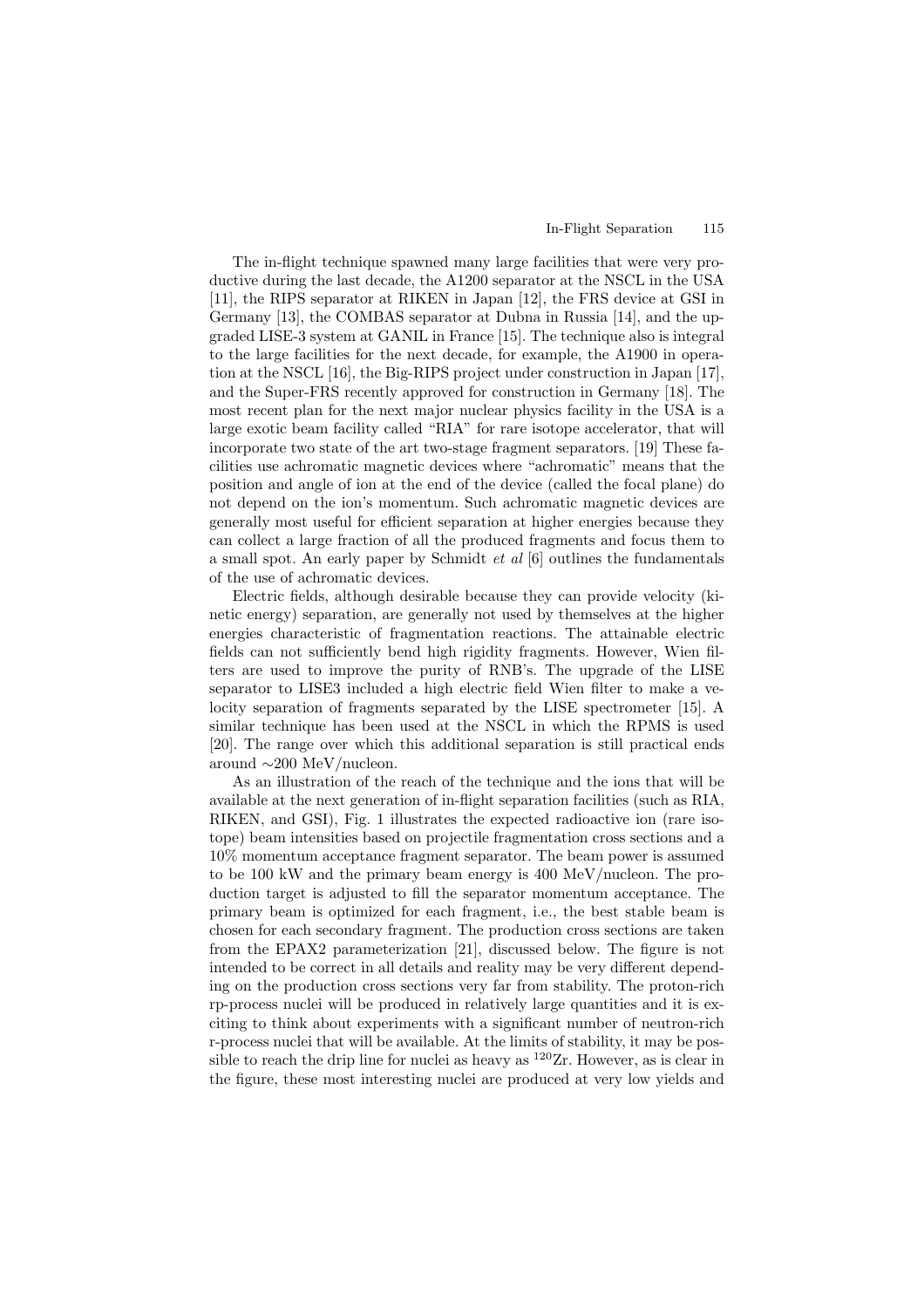

**Fig. 1.** Intensities for in-flight separated secondary beams produced by projectile fragmentation from a 100 kW 400 MeV/nucleon primary beam as described in the text. The region of known nuclei is outlined with the solid line and the approximate path of the rp-process and the r-process are indicated by grey lines.

it will remain a challenge to perform experiments with a very small number of nuclei.

Several review articles are available on aspects of the in-flight separation technique [22–25] and it is important to recognize that this technique is not limited to high beam energies. Here we discuss the general features of the reaction mechanisms that have been used to produce radioactive beams by in-flight in Sect. 2 with a short discussion of so-called recoil separators. In Sect. 3 we review the separation techniques used to purify the secondary beams. Some discussion is given on the possibilities for expansion of the techniques in new facilities and we discuss experimental techniques that can be used to overcome some of the problems associated with the poor emittance of these RNB's. In Sect. 4 we consider the recent advances in the collection and thermalization of RNBs. Finally in Sect. 5 we offer some conclusions and an outlook.

### **2 Useful Nuclear Reaction Mechanisms**

### **2.1 Projectile Fragmentation**

Projectile fragmentation was first described in reactions of heavy ions with kinetic energies on the order of 200 MeV/nucleon or more [31,32]. The general features of the reaction mechanism seem to remain the same at energies as low as 50 MeV/nucleon but clearly change by ∼10 MeV/nucleon. In a nutshell, the process involves a peripheral interaction of the projectile with a target nucleus in which some nucleons are removed and the excited residue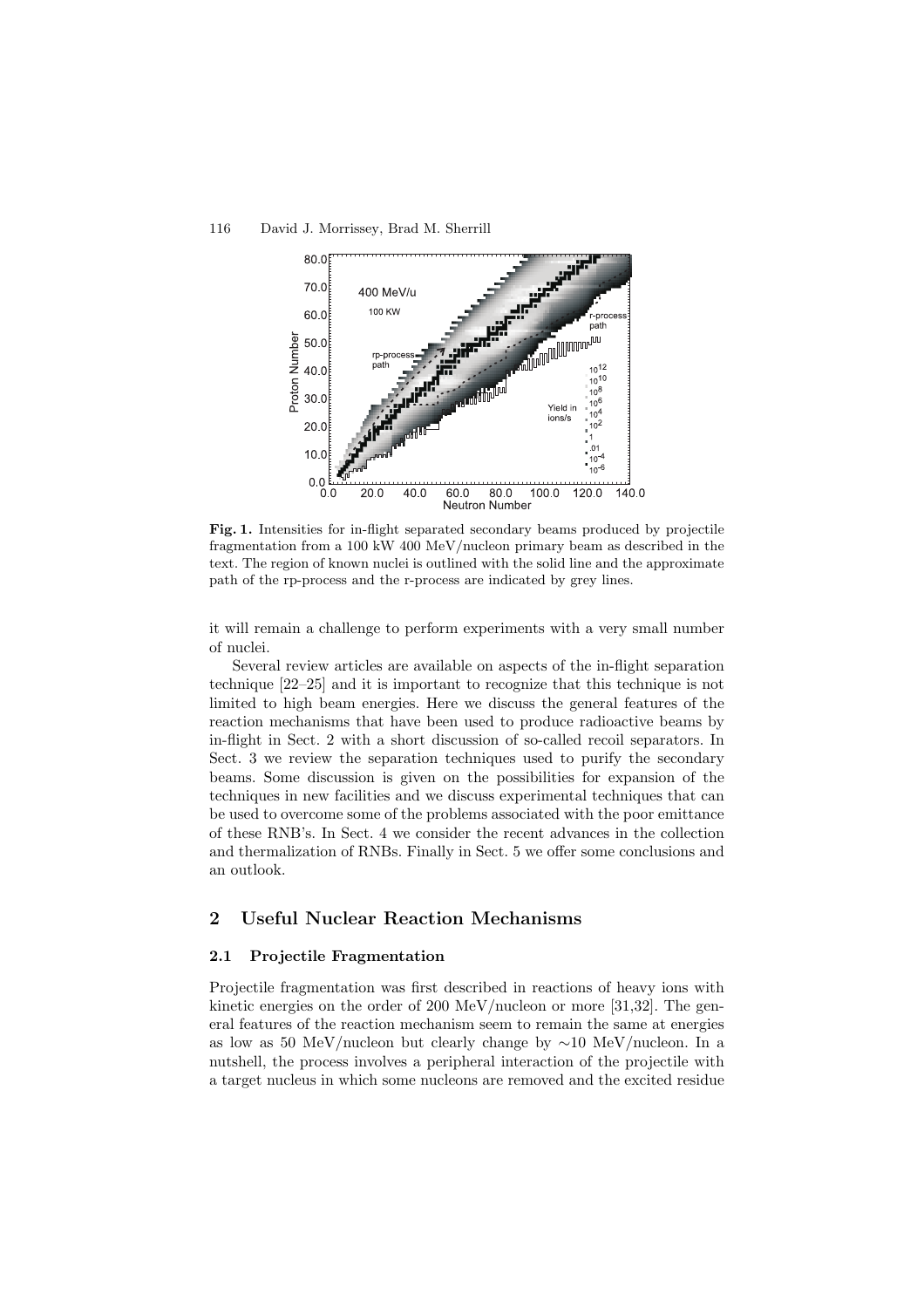undergoes a small recoil from the removal and an isotropic recoil from the de-excitation. Coulomb deflection and the nuclear recoil of the ion are small so that the large initial velocity can focus all the products into a narrow cone. The mass, charge, and velocity distributions of the residues have been equally well described in microscopic nucleon-nucleon scattering models or macroscopic abrasion framework partly because all the models predict the creation of excited primary residues that must undergo statistical de-excitation [33].

The intranuclear cascade model of proton-induced reactions was generalized to nucleus-nucleus collisions by Yariv and Fraenkel [34,35]. This model relies on assumptions that are valid in the region of 0.1 to 1 GeV/nucleon and the calculation traces the nucleon-nucleon scattering of the overlapping particles initially bound in the target and projectile. The computer model (IS-ABEL) gives somewhat narrow distributions of target and projectile residues that have very high excitation energies. A statistical de-excitation calculation is used to predict the observed ground-state nuclei. Fauerbach has coupled the ISABEL code to a modern statistical de-excitation code written called PACE and the predicted isotopic cross sections from the resulting program (ISAPACE) are remarkably good [36].

On the other hand, a macroscopic model based on the removal of nucleons in the volume eclipsed by the target and projectile and the subsequent de-excitation of the primary products also has been successful [37,38]. This approach is called alternatively the participant-spectator model or more commonly the abrasion-ablation model. The target nucleus is imagined to shear off part of the projectile, leaving the rest of the projectile to travel forward at the initial beam velocity, with a minor down-shift in velocity and some excitation energy. The primary residues (projectile or target) then undergo statistical de-excitation processes leading to the observed products [39]. This model has been extended in terms of a more microscopic calculation of the excitation energy and the angular momentum of the residues by Schmidt and coworkers [40,41].

A remarkable feature of the observed fragment cross sections is that they are relatively constant from approximately 40 MeV/nucleon to 2 GeV/nucleon with the exception of the fragments whose mass number is lower than, but still close to that of the initial nucleus [42,43]. The cross sections are largest for fragments close in mass, but lower, than the initial nucleus and decrease exponentially with decreasing mass number. The isotopic distributions are nearly Gaussian and have a most-probable neutron number that is significantly lower than that for stability. The near constancy of the production cross sections allows simple empirical parameterizations of the existing cross section data to make quite good estimates. For example, a generalized parameterization [44] of proton-induced reaction data originally by Rudstam [45] was able to predict essentially projectile and target fragmentation cross sections. The parameters were fitted to data taken from a wide range of target and projectile fragmentation studies and the overall agreement with many measurements is quite good. The parameterization is expected to be valid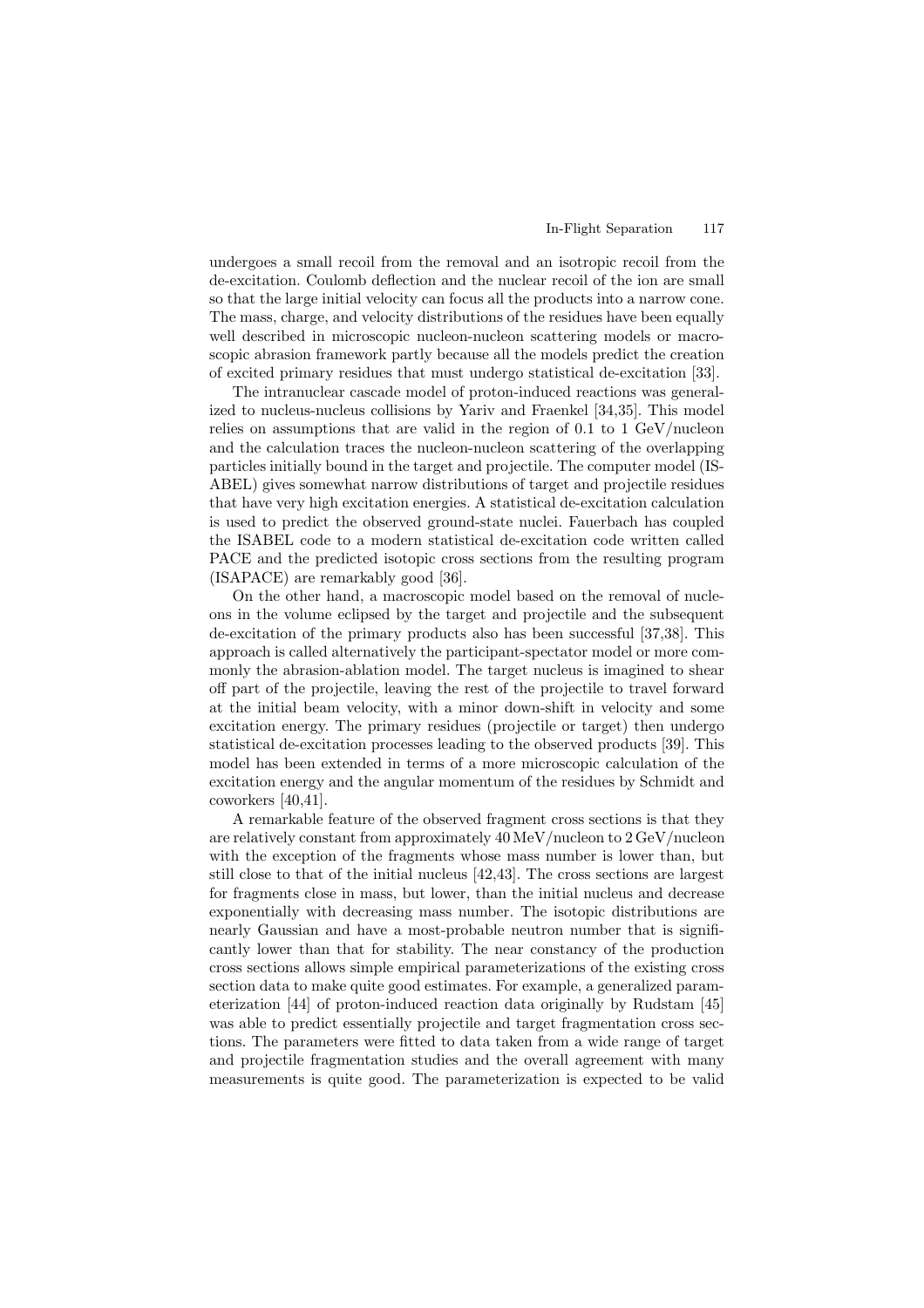at high energy in which the cross sections become constant but a number of results measured at GANIL, MSU and RIKEN with beam energies in the range of 50 to 100 MeV/nucleon also agree with the predictions. The initial estimates of cross sections needed to plan experiments are usually made with this parameterization and only minor modifications have been made in a revised parameterization [21].

The production cross-section of a given projectile residue depends on the target through a geometrical factor in the high energy limit of fragmentation reactions and only fragments that are lower in mass than the projectile are expected to be produced. However, nucleon transfer can be seen to play an important role at lower beam energies. First, a strong target dependence is observed for the *yields* of nuclei far from stability. Very neutron-rich nuclei are best produced with heavy production targets and proton-rich nuclei near the limit of stability are produced with the heavier N∼Z targets. A few nuclei with atomic numbers greater than that of the beam were also observed but the mass number is generally lower than that of the beam. Thus, charge exchange reactions or even Delta-formation (at high energies) may take place leaving the residue with a large amount of excitation energy. On the other hand, neutron pickup products have also been observed in 80 MeV/nucleon  $^{18}O$ reactions on  ${}^{9}$ Be and  ${}^{181}$ Ta targets [46] indicating that some cross section is still present for few nucleon pickup at modest bombarding energies. The nucleon pick-up products provide special insight into the reaction process, see below.

In addition to the production cross section, the other key ingredient of the projectile fragmentation mechanism that determines the brightness of the secondary radioactive beam is the fragment momentum distributions. The momentum distributions directly determine the parallel (or longitudinal) emittance of the fragment beams. The emittance is the volume of phase space that contains all coordinates of particles in the beam. The longitudinal emittance refers to the projection of the phase space on the momentumtime axes. The transverse emittance (or perpendicular emittance) refers to the projection on the geometric axes of position and angle in the horizontal and vertical planes. Emittance is discussed further in Sect. 3.3, but depends primarily on the recoil momentum distributions of the fragments. The momentum distributions are characterized by a small down-shift in velocity and a nearly Gaussian spreading that is larger than the down-shift. In a very early study, Goldhaber [48] showed that the momentum width of fragment created in a direct breakup process is related to the Fermi momentum of the removed nucleons. For the momentum parallel to that of the beam, one writes:

$$
\sigma_{\parallel}[MeV/c] = \sigma_0 * \sqrt{\frac{A_f(A_b - A_f)}{A_b - 1}}\tag{1}
$$

where  $\sigma_0$  is a fraction of the mean Fermi momentum of the removed nucleons,  $A_b$  and  $A_f$  are the number of nucleons in the beam and fragment, respectively.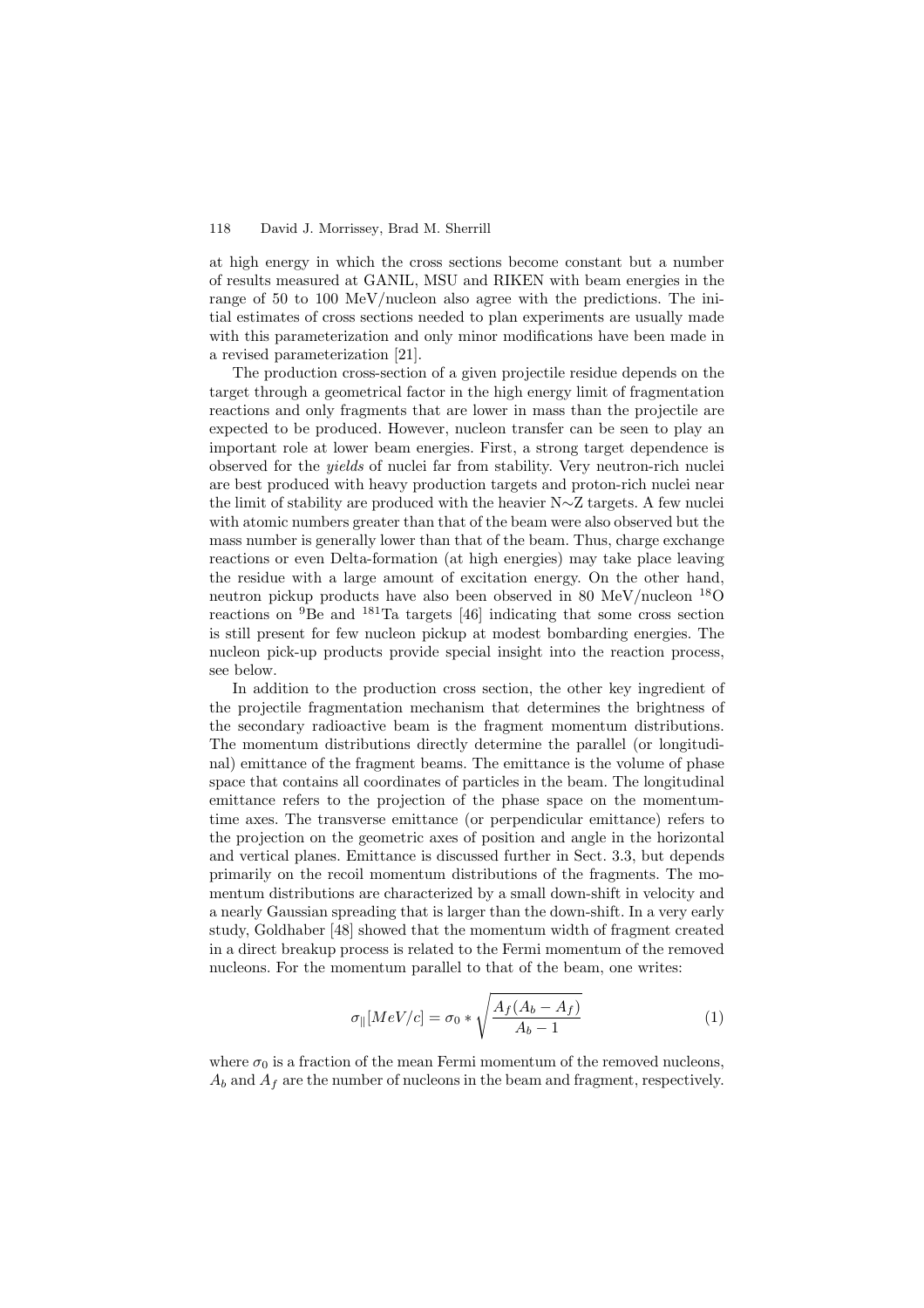The theoretical value of  $\sigma_0$  should be approximately 100 MeV/c based on electron scattering measurements but the experimental data is better described by the smaller value of 85 MeV/c (for beam energies  $>40$  MeV/nucleon), on the order of 80 to 90% of the Fermi momentum. This difference has been explained as an effect of the Pauli principle which limits the number of nucleons which can participate [49], although the predicted target dependence of this explanation has not been reported. The large role of statistical excitation in these reactions also directly contributes to the growth of the variance of the parallel momentum with the mass loss  $(A_b - A_f)$  [50].

The parallel and perpendicular momentum distributions should be the same if nuclear and Coulomb scattering make small contributions to the deflection, that is, at high beam energies. At bombarding energies from 30 to 200 MeV/nucleon this description is apparently also valid, although the reaction mechanisms may not be simple. An important difference at low energies is that an orbital dispersion is present that adds a contribution to the perpendicular momentum width  $\sigma_{\perp}$  according to the expression:

$$
\sigma_{\perp}[MeV/c] = \sqrt{\sigma_{\parallel}^2 + \sigma_N^2} \tag{2}
$$

where  $\sigma_N$  was found to be approximately 200 MeV/c. [51,52]

Another important feature is that the momentum distributions are not fully Gaussian at low energies, and develop a low energy tail due to dissipative effects in the reaction. This low energy tail can contribute significant background to secondary beams that are separated by strictly magnetic analysis. An example of the broad range of fragments that can be observed in a single setting of a separator is shown in Fig. 2 from the work of Pfaff et al. [47]. All of the isotopes shown in this figure fell within  $\pm 1.5$  percent of the central momentum and thus passed through the A1200 separator (no profiled degrader was used, see discussion below).

Another interesting and potentially very useful feature of these reactions is that the nuclear spin of fragments produced at finite angles can be polarized and the polarization can be maintained through the analysis system. The polarization arises from the localization of the impact at the periphery of the nucleus and should be linked to the linear (parallel) momentum distribution. Asahi and coworkers showed that up to  $20\%$  of the <sup>12</sup>B fragments observed at 5 degrees from a 40 MeV/nucleon  $14N$  beam were polarized [53]. Further, the amount and direction of the polarization was found to be correlated with the fragment momentum. The systematic behavior of the polarization of the spin continues to be studied [54]. The polarization of nuclei formed by a proton pick-up reaction,  ${}^{37}K$  from  ${}^{36}Ar$ , was found to be large and positive at the peak of the yield distribution [55]. These important new results confirm the picture that the nucleon picked up from the target has an average linear momentum equal to the Fermi momentum aligned with the beam direction, as was suggested by earlier observations of the linear momentum distributions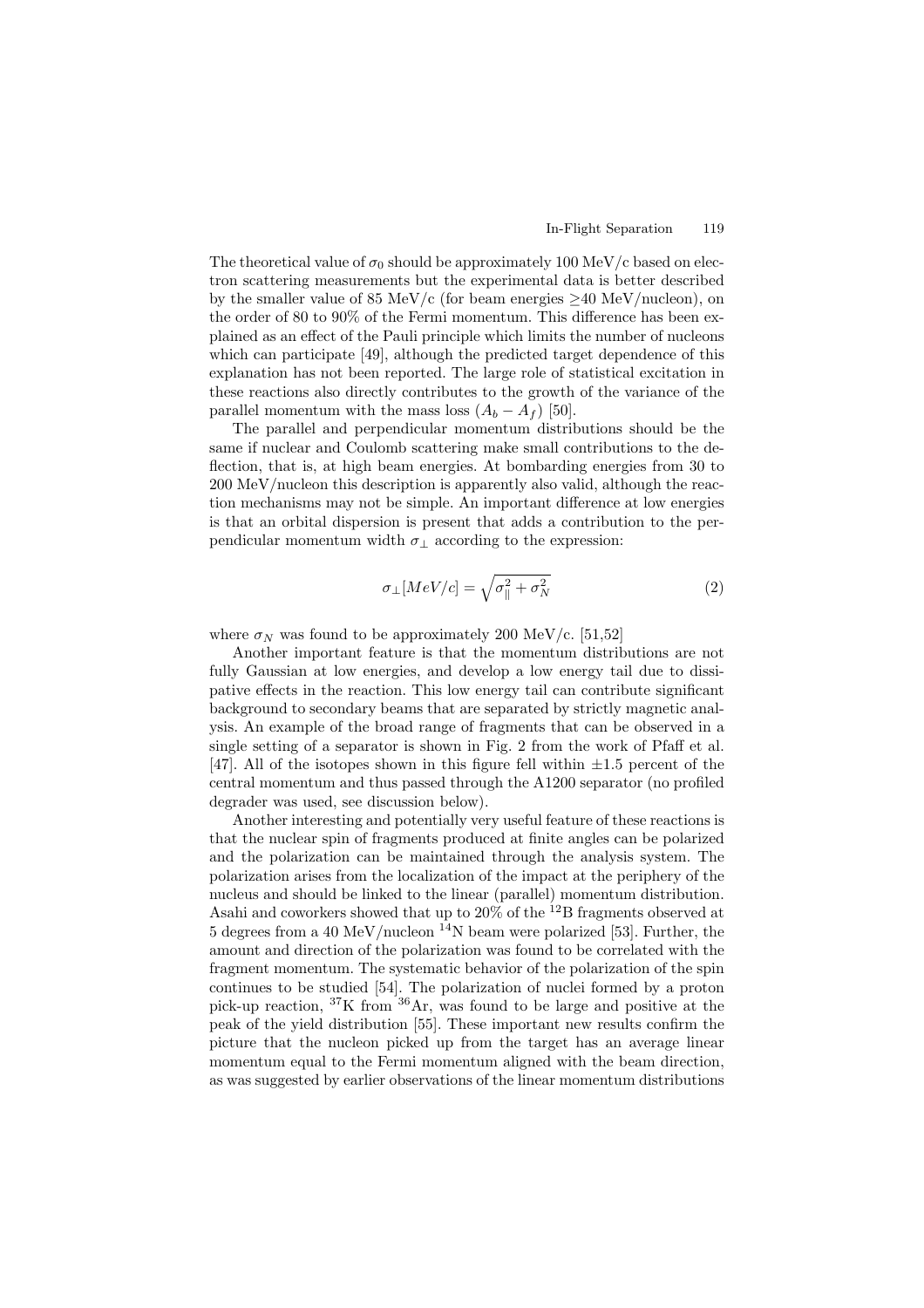

 $\overline{c}$ 

**Fig. 2.** The projectile fragments observed in one setting of the magnetic rigidity in the A1200 separator from the reaction of <sup>78</sup>Kr wtih <sup>9</sup>Be at 70 MeV/nucleon [47] are shown as a function of energy-loss and time-of-flight. The vertical line indicates the position of nuclei with  $N=Z$  and the diagonal line indicates the positions of krypton isotopes.

of neutron pick-up products [46]. The large polarization at the peak yield may provide an important new tool to study nuclear magnetic moments.

Although a considerable amount is known about peripheral reactions in the 50 MeV/nucleon to 2 GeV/nucleon range, there are still important aspects about the reaction mechanism to study. Treatments of the reaction tend to include the target only through a geometric factor but the recent studies of uranium, lead, and gold reactions by Schmidt et al. [56] show a dramatic target dependence for light targets. Another important question for the production of nuclei very far from stability is whether these simple descriptions are valid for nuclei produced at the limits of stability. For example, the "fragile" nucleus <sup>11</sup>Li that has no bound excited state is produced at rates that are consistent with the systematics for production of (much) more stable nuclei. Presumably the fragile nuclei must be formed in relatively cold processes, yet the models predict that the fragmentation process is not, in general, cold. Other aspects of the reactions are not fully understood such as the role of dissipative and transfer processes below 200 MeV/nucleon and the reduction of  $\sigma_0$  from the value consistent with the internal Fermi momentum.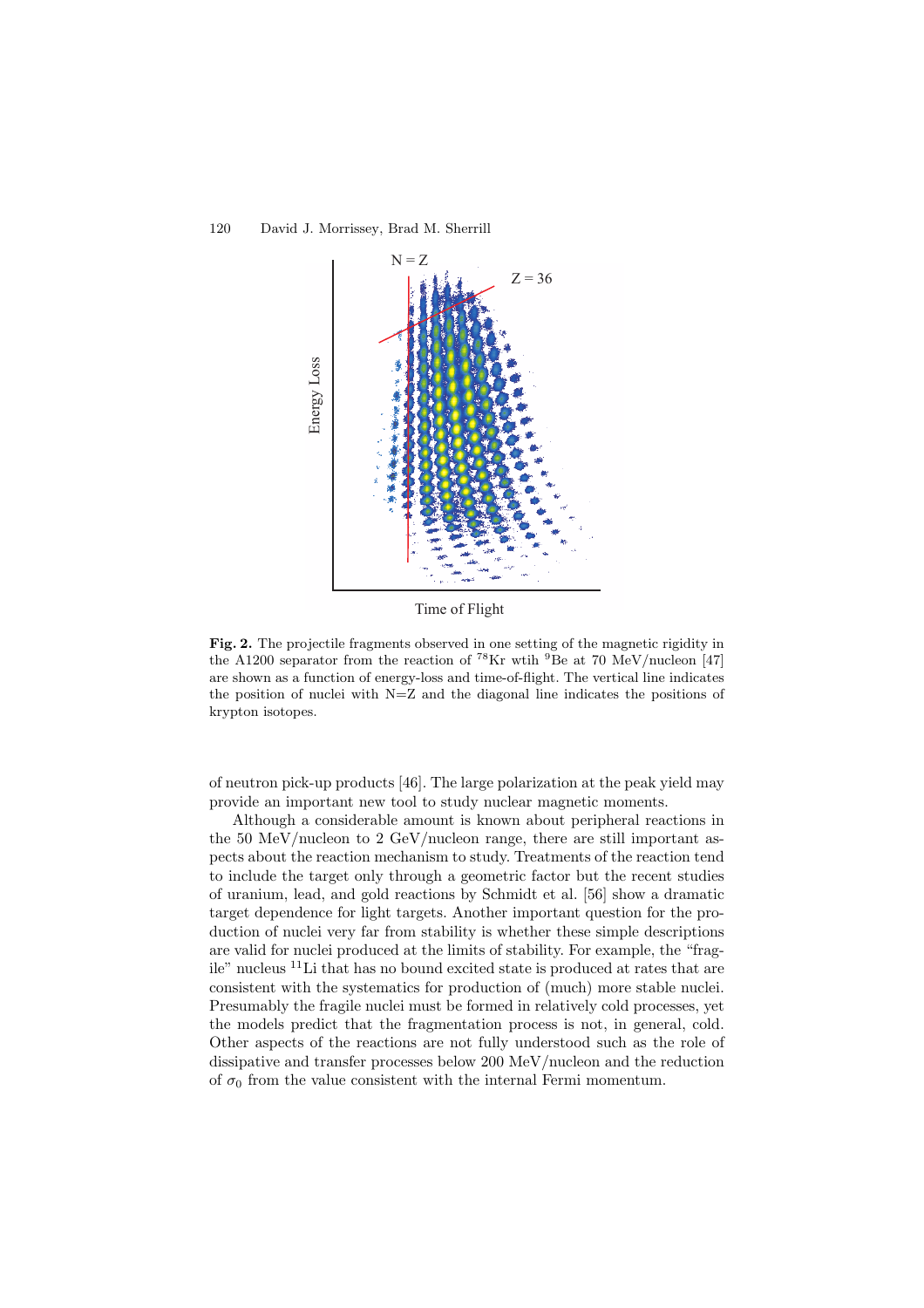#### **2.2 Projectile Fission**

Although projectile fragmentation is used to produce light neutron-rich nuclei, the maximum yield of projectile fragmentation products is obtained for neutron-deficient nuclei. On the other hand, nuclear fission has been an extremely important source of neutron-rich nuclei for a long time. The fission process creates nuclei with a kinetic energy of approximately one MeV/nucleon in the rest frame of the fissioning nucleus and the angular distribution of products is essentially isotropic for low values of angular momentum. Thus, the recoil vectors of the products are distributed on the surface of a slightly diffuse sphere. When the fissioning nucleus is moving with a kinetic energy that is large compared to the fission recoil then the products can be collected and separated using in-flight techniques similar to those used for projectile fragments. However, generally only one or the other kinematic solution, e.g., forward-going or backward-going in the rest frame, can be accepted by present separators. Even with this limitation the fission of very energetic projectiles is an important process for the production of neutron-rich nuclei due to the lack of other methods to produce these nuclei. A dramatic demonstration of the range of exotic nuclei produced in projectile fission can be seen in Fig. 3 from Bernas et al. [29].



**Fig. 3.** The yields of nuclei from the fission of <sup>238</sup>U determined by Bernas et al. [29] are shown as a function of velocity  $(\gamma \beta)$  and energy loss which are equivalent to mass and atomic number, respectively. The jagged line indicates the boundary between nuclei that had been previously observed (right side) and those observed for the first time in that work (left side).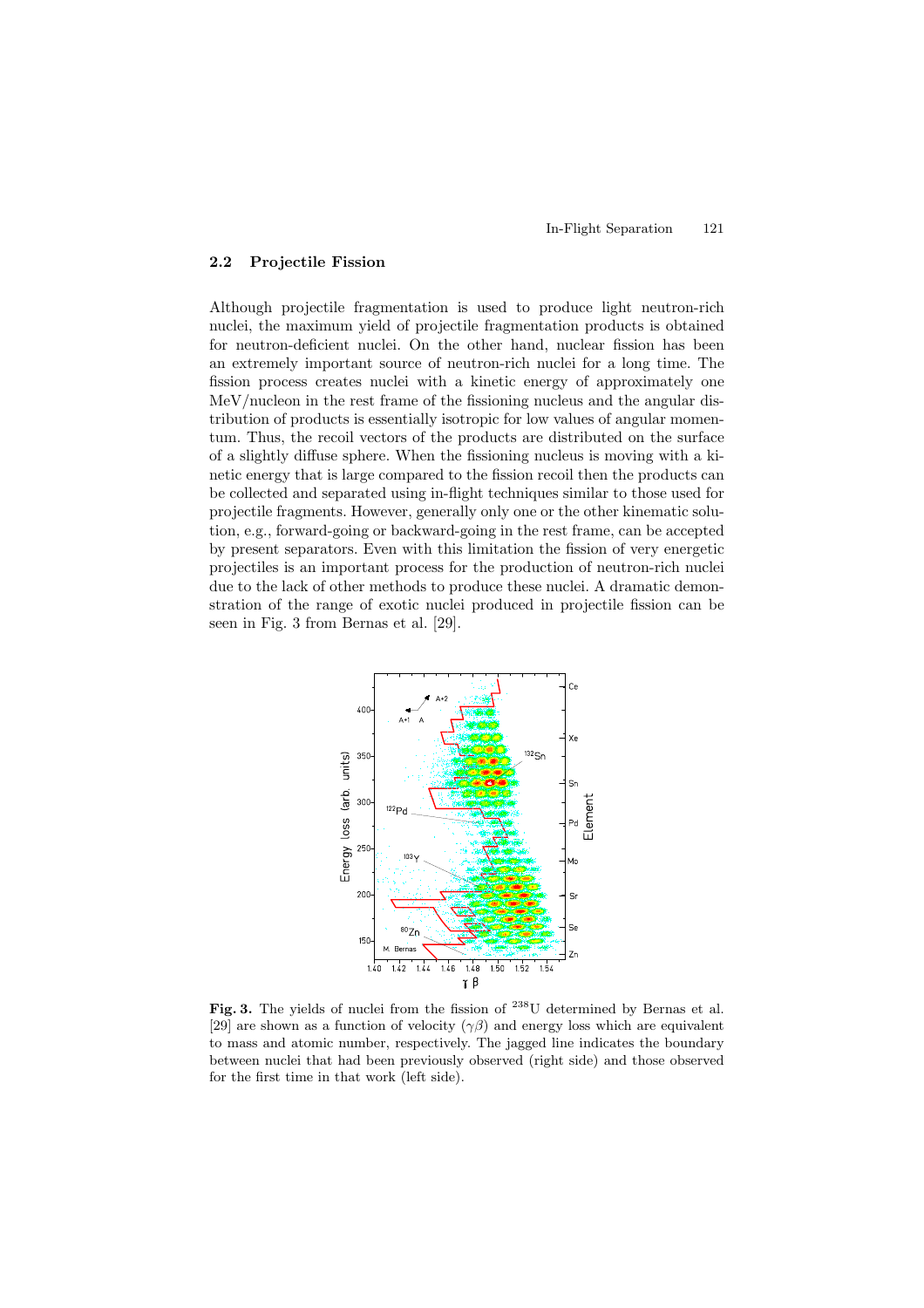### **2.3 Nuclear Fusion**

A general feature of nuclear fusion reactions is that the products have linear momenta that are significantly lower than that of the beam. The momentum is larger than that of the target, of course, and the fusion products are said to recoil out of the target. Many recoil collection devices have been designed for near coulomb-barrier energies. Recoil separators often employ electric fields to cancel the velocity dispersion created by a magnetic separation leaving only a dispersion in the mass-to-charge ratio [20,26,27]. A detailed discussion of this technique also has been given by Wollnik [28] and a discussion of the application of recoil separators is presented in this volume by Julin and by Woods.

The beams from these recoil separators suffer from some contamination since the separation technique is only sensitive to the atomic *mass-to-charge* ratio of the ion and not strictly the nuclear *mass-to-proton number* ratio of the ion. In addition, different charges states of a given isotope will be separated from one another giving a lower overall collection efficiency. A solution to remove the mass-to-charge ambiguity and improve efficiency is to use the gas-filled separator technique [30] in which the spectrograph is filled with a few mbar of buffer gas. The moving ions reach an equilibrium charge state that is proportional to the ion's velocity. Thus, each ion will have a unique mass-to-average-charge (with some spread) so that the final position is just determined by the mass of the ion. So far this technique has not been applied to produce secondary beams of rare ions for further reaction.

#### **2.4 Target Considerations**

The influence of the target material on the fragment yields comes from the interplay of the nuclear cross section and the perturbation of the beam properties by electronic interactions (energy loss and multiple scattering). Geometrical models of the reaction cross section have been very successful up to this point so that low-Z target materials are preferred. The overall production rate is larger with low-Z materials due to a larger number of atoms for a given number of electrons. Beryllium and to a lesser extent graphite (carbon) targets are used at existing fragmentation facilities.

The ion optics of fragment separators (discussed below) require that the width of the beam spot on-target be approximately less than 1-mm to allow high selectivity in the separation and purification of the secondary beams. The resolving power of the device is inversely proportional to the beam spot size. The beam spot size also enters directly into the transverse emittance (see Sect. 3.3). Therefore, the beam energy is delivered to a target volume on the order of a few cubic millimeters. Dissipation of the thermal heat delivered to fragmentation targets in such small volumes has become an important problem. The dissipated beam power can be estimated because the production of a given fragment has an optimal beam and target thickness. Note that in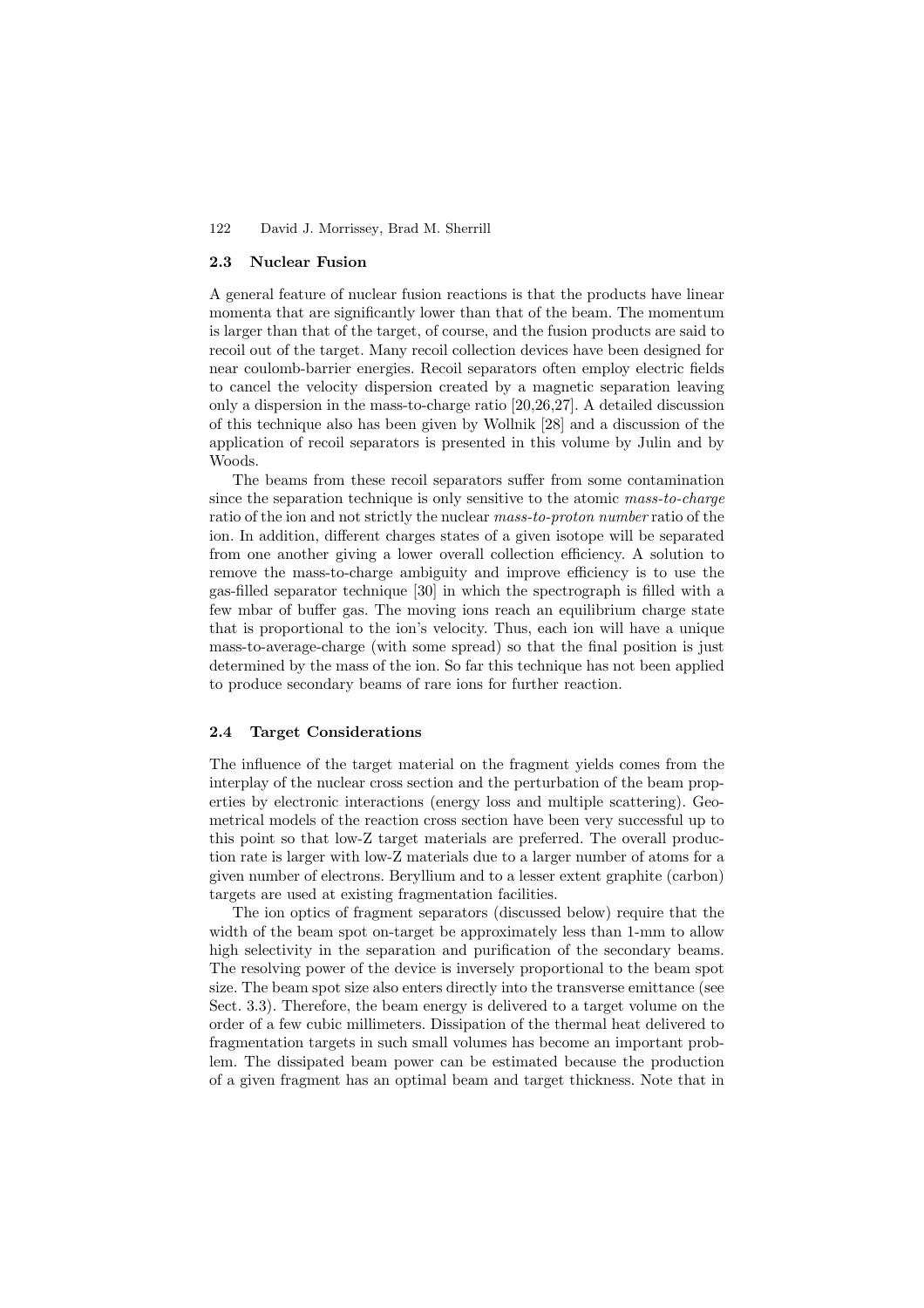order to be collected the momenta of an isotope produced at the beginning and at the end of the target have to fall within the acceptance of the separator. The differential energy loss between the beam nucleus and the isotope to be collected thus determines the optimal target thickness for a given separator and the energy lost in the target by the beam. Typically the percentage of beam energy lost in the target by the beam is similar to the percentage momentum acceptance of the separator. An example of a difficult case, the yield of  ${}^{38}$ Ca fragments from a 140 MeV/u  ${}^{40}$ Ca beam in the NSCL-A1900 separator is optimal from a  $\sim$ 700 mb/cm<sup>2</sup> beryllium target. Each calcium ion would deposit ∼37 MeV/u or ∼1500 MeV in the target which is 1.5 kW per particle-µA of beam current. Thick (∼mm) foils of these materials can absorb up to a hundred watts or so of beam power with moderate provisions for cooling so that the beam current and overall yield will be limited by target heating. The higher-Z beams at facilities under construction in Japan (RIKEN), in Germany (GSI), and proposed in the USA (RIA) will require new target designs to operate at the rated beam currents.

Advanced designs for cooling targets have included a rapidly rotating graphite wheel in operation from some time at GANIL [57] and new designs of similar systems for the big-RIPS [17] and for the super-FRS [18] separators. Nolen has pointed out that liquid lithium is another choice for target material partly because it is also an excellent cooling medium. [58] Since the density of beryllium is about four times that of lithium, the combination of beryllium metal with liquid lithium cooling could be used to provide a contained target system. The most powerful beams available at the NSCL are in the mass range between oxygen and calcium where beam powers range up to 4.5 kW. Target thickness in the range from 0.7 to 3  $g/cm<sup>2</sup>$  are optimal for the acceptance of the A1900 separator and a first-generation target of this type is currently under construction [58]. Thick, windowless liquid-lithium targets are being studied for use with high intensity uranium beams at the proposed, nextgeneration radioactive beam facilities. Targets for the in-flight separators have yet to be developed that will sustain the power density created by the proposed (400 kW) uranium beams at RIA. The general safety issues associated with liquid alkalis have been explored in fusion research programs and for liquid-metal cooled reactors. The NSCL beryllium-lithium target will use a closed lithium loop and can be viewed as an intermediate step towards the operation of a windowless projectile fragmentation target.

# **3 In-Flight Separation with Profiled Degraders**

### **3.1 General Characteristics**

One of the largest difficulties of beams produced by projectile fragmentation is that the secondary beam emittance is unavoidably large due to the random recoil momentum of the fragment created by the nuclear reaction. This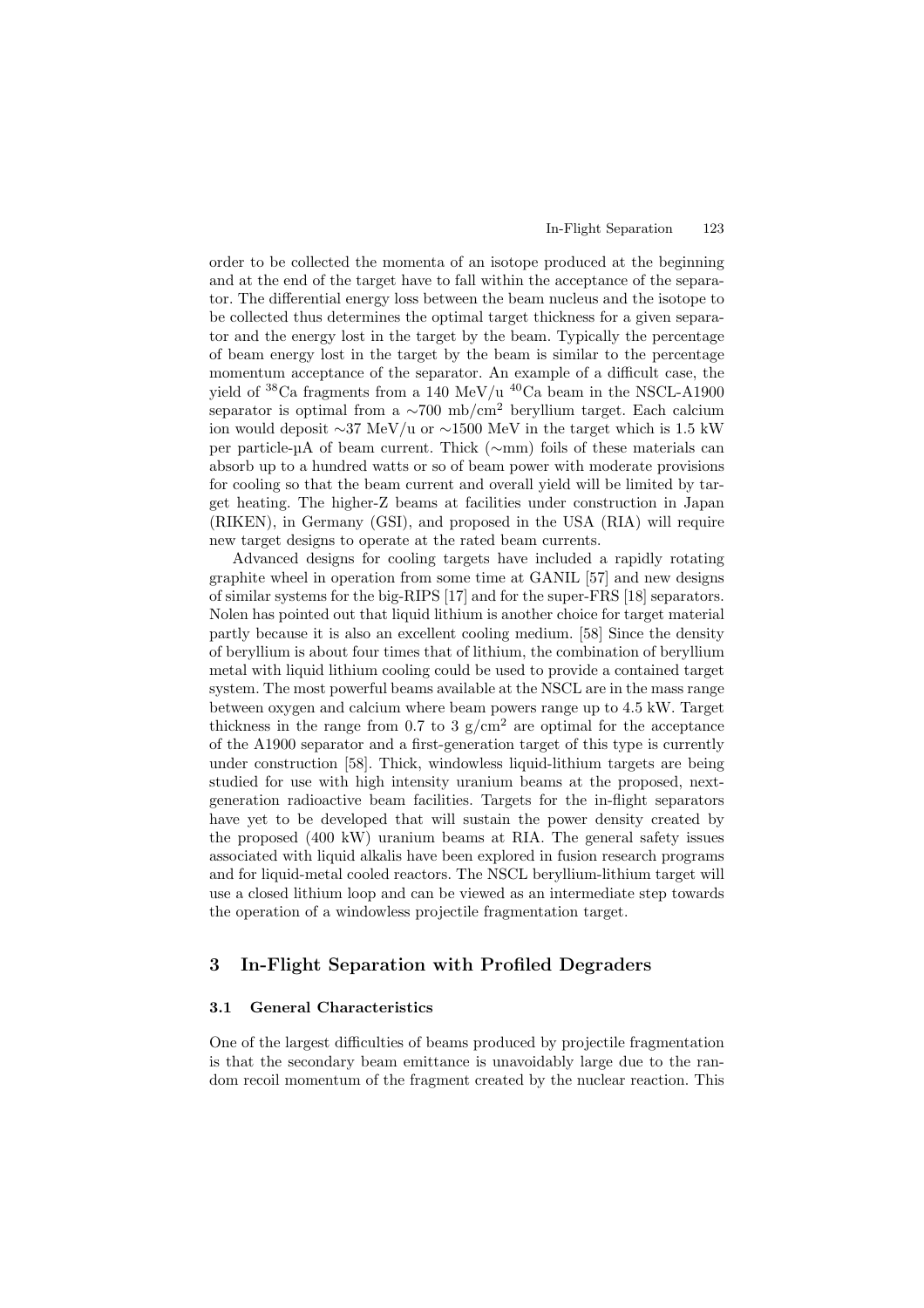

**Fig. 4.** Schematic representation of the ion-optics used in a momentum-loss achromat to separate projectile fragments.

emittance shrinks with increasing beam velocity. None the less, the resulting energy and angular spreads of the RNB's are much larger than those of a standard beam from an accelerator (by a factor of ten or more). In fact, the total emittance of secondary beams is determined by the combination of the nuclear reaction kinematics and atomic processes such as multiple angular scattering and energy loss straggling in the production target and in any degrader. We will outline the use of *profiled* degraders that can reduce the emittance, for example an achromatic degrader reduces the emittance by a factor of four [6]. The RNB kinetic energy spread is also relatively large, i.e. on the order of several percent, this quantity directly depending on the momentum acceptance of the separator. The kinetic energy distribution can be measured via the flight time of the ions to the secondary target and corrected on a event-by-event basis. Alternatively, a *monokinetic* degrader can be used from which all the ions will emerge with the same energy. A review of degrader shapes, uses and effects has been published by Geissel [7].

The highest resolving power for the various fragments is obtained if the system is achromatic. The term *achromatic* is used in practice to mean that the horizontal position and angle of a particle at the end of the separator does not depend on its momentum. Achromatic systems have the advantage that the final spot size is kept small even when the momentum acceptance is large. Figure 4 illustrates the basic ion-optical concepts of fragment separation in a momentum-loss achromat with one stage of filtering. The ion trajectories for different momenta and initial scattering angles of the same isotope are indicated by the lines in the figure. Note that the ions are focussed to a small spot at the final focal plane of the device, independent of the initial angle or momentum. The key elements in the device are an initial bend for momentum-to-charge ratio selection and beam rejection, an energy loss degrader for atomic number separation also called a 'wedge', and a second bend for momentum-to-charge ratio selection of a specific ion. (We will assume that all the ions are fully stripped for the moment.)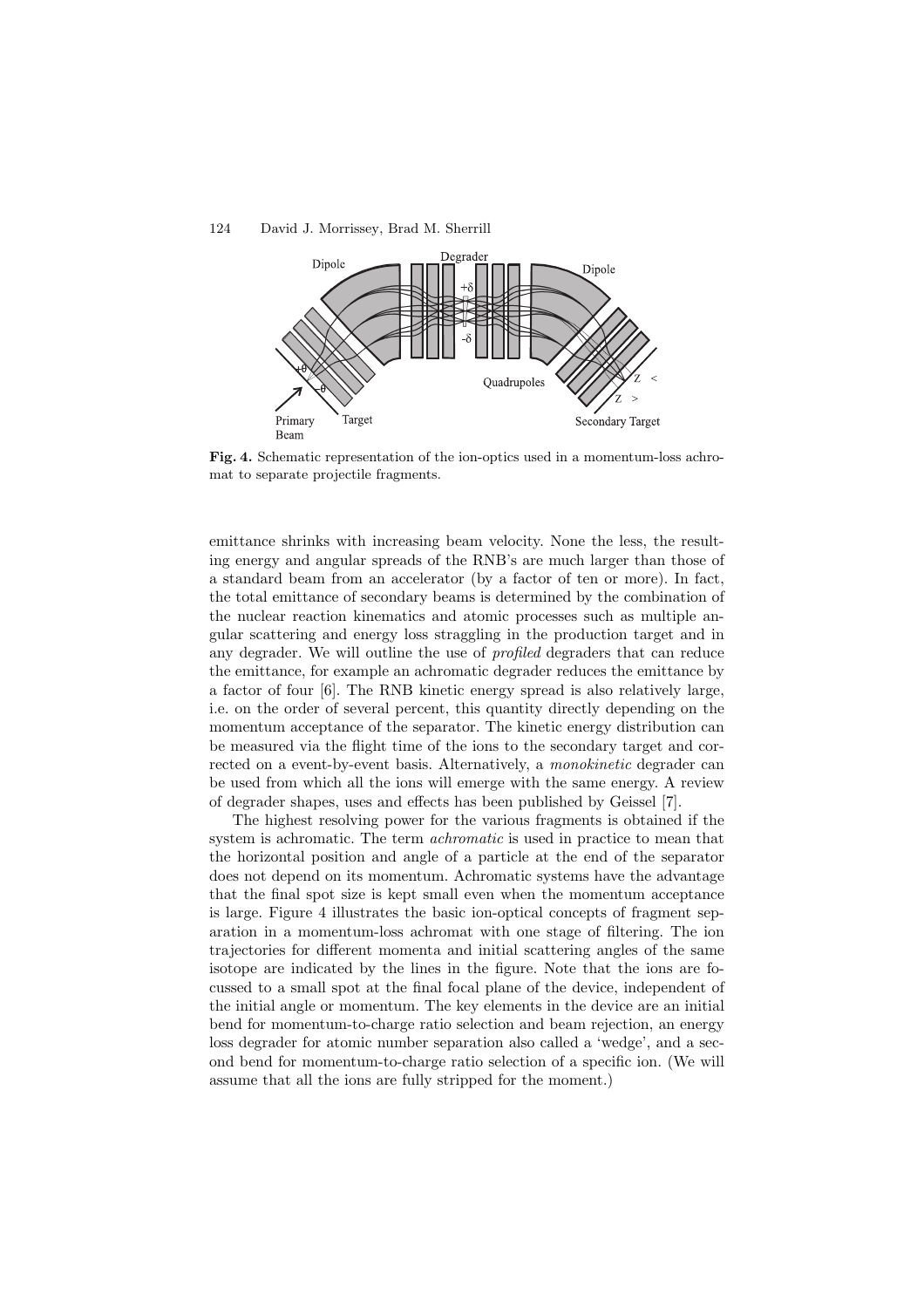

**Fig. 5.** Illustration of the directions of the two selections made in a momentum loss achromat in the N-Z plane, taken from Schmidt et al. [6] The solid line represents the effect of the first bend that selects according to  $B\rho$  or approximately  $A/Z$ . The second selection, represented by the dashed lines, is determined by the  $B\rho$  *change* of each ion on passing though the degrader. The second selection is thus velocity dependent. The dashed lines were obtained by varying the thickness of the degrader from 0% to 80% of the ion's range.

The angular acceptance can be set by an aperture after the target or simply by the quadrupole magnets themselves at the beginning of the device. The momentum acceptance of the device is generally limited by the magnet bores or by an aperture at the intermediate position. Since the fragmentation nuclei are produced at nearly the same velocity, the initial  $B\rho=p/q$ or momentum-to-charge-ratio selection is essentially a mass-to-charge-ratio separation. Even so, projectile fragmentation reactions can produce many different ions that have the same mass-to-charge ratio, e.g. the fragmentation of an <sup>18</sup>O beam will produce five ions with  $m/q=3$ : <sup>3</sup>H, <sup>6</sup>He, <sup>9</sup>Li, <sup>12</sup>Be, and <sup>15</sup>B. An energy degrader can be inserted into the beam at the intermediate momentum-dispersive image to break the ambiguity among the ions that have the same initial mass-to-charge ratio because the energy lost in the material will depend on  $MZ^2/E$  or  $(Z/v)^2$ . The momentum lost will be approximately proportional to  $(Z/v)$ . Again, because the ions have approximately the same velocity they will lose different momenta in the degrader depending on their atomic number and will exit the foil with different magnetic rigidities. The contaminants can then be dispersed at the focal plane by an additional bend. This Z-dependent separation is proportional to the degrader thickness and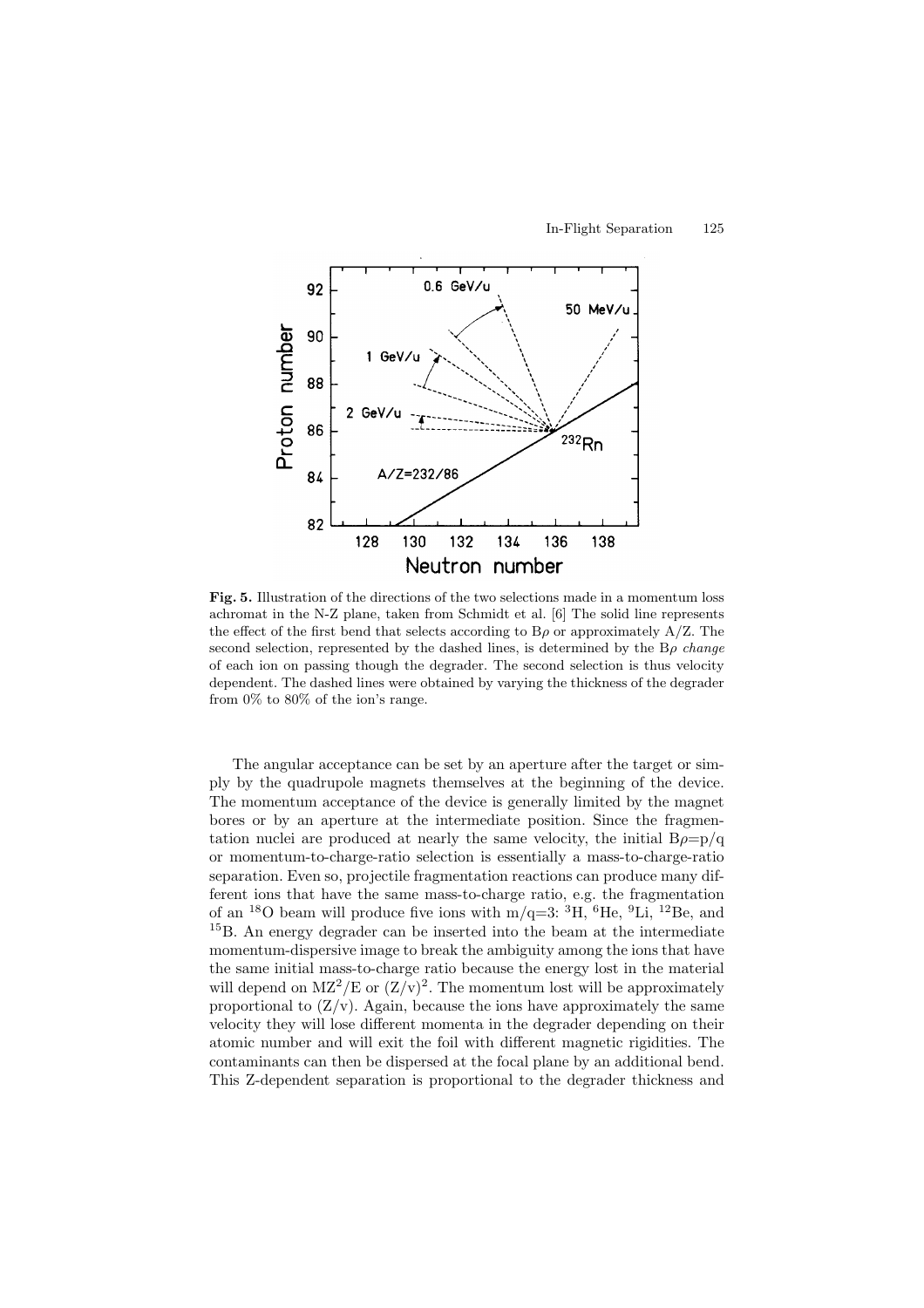|            | Target Intermediate | Focal        |                   |
|------------|---------------------|--------------|-------------------|
|            |                     | Image        | Plane             |
| Rate†      | 1.1x10 <sup>5</sup> | $5.6x10^{3}$ | $1.1 \times 10^3$ |
| Purity     | 0.00099             | 0.044        | 0.33              |
| Acceptance |                     | 0.049        | 0.0099            |

**Table 1.** Characteristics of a typical separation for the case of  ${}^{9}Be({}^{86}Kr,{}^{80}As)$ 

† rate of <sup>80</sup>As in particles per second per particle-nA of primary beam, see text.

to the ratio of the magnetic rigidity of the second half of the system to that of the first half. The effect of this selection procedure is shown schematically in Fig. 5, taken from Schmidt *et al.* [6]. While the selection in the first half is approximately constant, if we consider reactions at different beam energies, the second selection will occur with a velocity dependent slope. Note that when the fragment's kinetic energy per nucleon is just below 1 GeV/u the selection in the second half is approximately perpendicular to the selection in the first half; this condition provides isobaric selection. At lower energies per nucleon, the selection in the second half becomes an isotonic selection.

An example of the selection of fragments is shown in Fig. 6. The separation of  $80\,\mathrm{As}$  ions from the fragmentation products of a 140 MeV/u  $86\,\mathrm{Kr}$  beam with the A1900 separator using a narrow momentum selection  $(\Delta p/p=0.5\%)$ were calculated with the LISE++ code [59]. The panels show the nuclidic intensities as they leave the target, pass the intermediate image, and reach the focal plane. The values of the rates for the selected isotope, <sup>80</sup>As, with a 315 mg/cm<sup>2</sup> beryllium target and a 346 mg/cm<sup>2</sup> aluminum achromatic wedge, as well as the purity and the acceptance of the <sup>80</sup>As beam, are given in Table 1.

The mass resolving power of a fragment separator can be expressed in first order as:

$$
R_{mass} = \frac{(x/\delta)_1}{(x/x)_1 \cdot x_0} \cdot \frac{(\delta/\delta_m)}{(\delta/\delta_0)}\tag{3}
$$

where  $(x/\delta)_1$  is the dispersion of the first set of dipoles,  $\delta = (p - p_0)/p_0$  is the percent momentum deviation from the central momentum,  $\delta_m = \frac{(m-m_0)}{m_0}$ is the percent change in the momentum caused by a percent change in mass, A, at the degrader with the charge held constant,  $x_0$  is the initial spot size, and  $(x/x)_1$  is the magnification at the dispersive image. In each case the subscript  $\theta$  denotes the value for the central ray. A very similar expression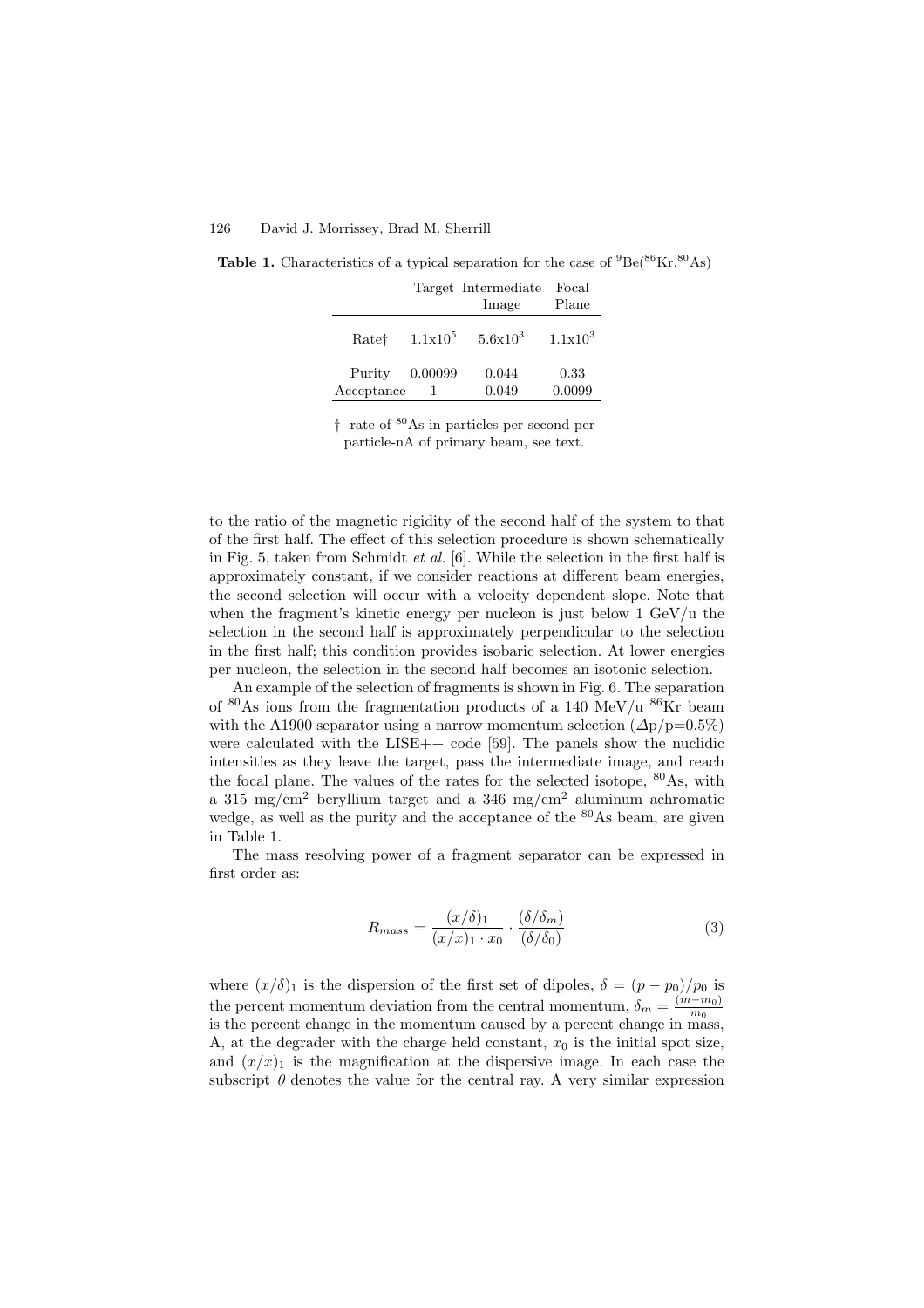

**Fig. 6.** Illustration of the results of the three selections made in a momentum loss achromat in the N-Z plane. Left-most panel: the production rate for fragments emerging from the target in the reaction  ${}^{9}Be({}^{86}Kr,{}^{80}As)$  at 140 MeV/A on a logarithmic scale in the range of  $10^{-1}$  to  $10+6$ . Center panel: the yields of fragments that survive a narrow  $B\rho = \pm 0.5\%$  selection in the first half. Right-most panel: the yields of fragments that reach the focal plane.

can be written for the charge resolving power:

$$
R_{charge} = \frac{(x/\delta)_1}{(x/x)_1 \cdot x_0} \cdot \frac{(\delta/\delta_z)}{(\delta/\delta_0)}
$$
(4)

where  $\delta_z = \frac{(z-z_0)}{z_0}$  is the percent change in the momentum caused by a percent change in the atomic number,  $Z$ , at the degrader with the mass and momentum held constant. Equations 3 and 4 are valid for an achromatic system with the condition:

$$
(x/\delta)_2 = -(x/x)_2 \cdot (x/\delta)_1 \tag{5}
$$

in which the degrader is shaped to preserve the achromatism (achromatic degrader). The important point to notice is that the first term in both equations for the resolution is simply the momentum resolving power of the first half of the separator. Hence, lower momentum resolving power always implies less pure secondary beams. To obtain mass resolving powers on the order of 200, the intrinsic momentum resolving power of the device should be 1000 or greater. This requirement has important consequences for the design of the separator and indicates that the emittance of the primary beam should be as small as possible in order to reduce the spot size,  $x_0$ , and thus increase the resolving power. The emittance of the secondary beam is also determined by the initial beam spot size. We should note that, in general, it is not necessary to use degraders with achromatic profiles. An alternative approach is to use a "homogeneous" or flat degrader and tune the magnetic components of the second half to match the dispersion of the beam after the flat degrader.

The use of any degrader does increase the transverse emittance of the beam. As an illustration, if we assume both halves of a separator are identical and an achromatic wedge is placed at the center of the device (this is normally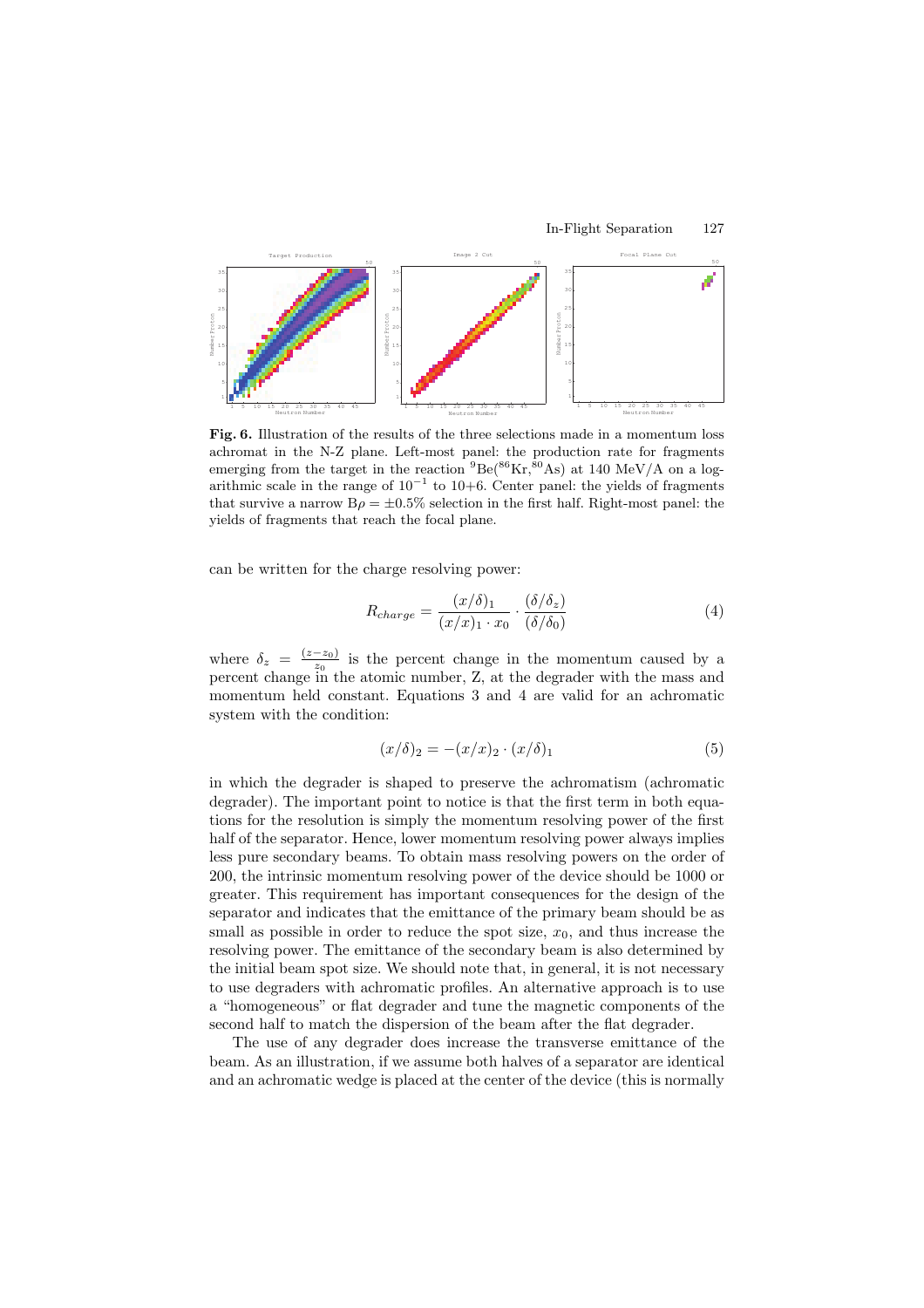the case), then the increase in emittance is given by:

$$
\epsilon = \epsilon_0 \times (1 - \frac{t}{R})^{-1} \tag{6}
$$

where  $\epsilon_0$  is the initial initial emittance of the beam before the degrader and t is the thickness divided by the range, R, of the ion.

So far we have discussed the use of only one degrader within an ion optical system. There are several reasons to consider multiple stages of separation. The use of separation with two degrader stages has been discussed by Geissel *et al.* [18]. Two stages of separation reduce the contamination from secondary products produced in the first wedge. Normally if many ions interact in the wedge, a large number of light products are produced and appear in the secondary beam. The other main advantage relates to the change in selection as a function of energy as shown in Fig. 5. The first selection occurs at a higher energy than the second selection due to energy loss in the first wedge so that the cuts have different angles in the A vs. Z plane. The second selection can eliminate many of the contaminant ions remaining after the first degrader selection.

#### **3.2 Computer Simulation of In-Flight Separation**

Several programs exit to calculate the performance of in-flight separators and the expected yields. The most commonly used program is LISE [59]. LISE includes the parameters of the general configurations for most of the existing fragment and recoil separators. For a new design, a program such as TRANSPORT is used to calculate the first order beam optics and these parameters are input into LISE. More sophisticated programs that included higher order optics and secondary reactions are also available. The most readily available and reliable code of this type is MOCADI [60].

#### **3.3 Transverse Beam Emittance**

A major drawback to in-flight separation is the poor longitudinal and transverse beam emittance arising from the primary nuclear reaction, multiple scattering in the target and wedge, and the acceptance of the device. The transverse secondary beam emittance is approximately given by the expression:

$$
\epsilon_0 = x_0 \times \Delta\theta \,\,\mathrm{[mm\cdot mr]} \tag{7}
$$

where  $x_0$  in the production target spot size, and the angular spread  $\Delta\Theta$  is given by the maximum of the separator acceptance or by the nuclear reaction momentum distribution:

$$
\Delta\theta = \frac{\sigma_{\perp} \times 2.35}{p_{\parallel}} \tag{8}
$$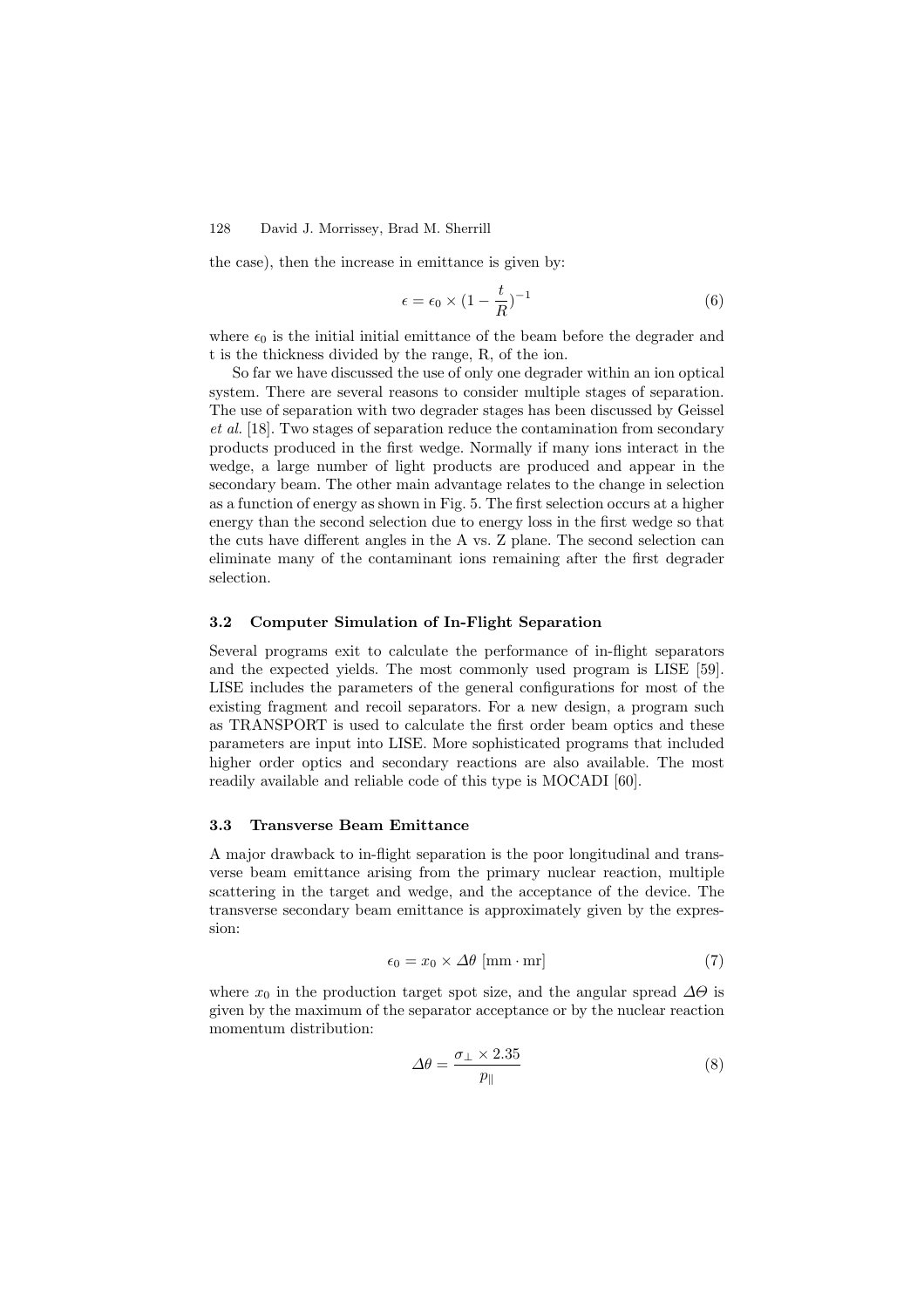where  $p_{\parallel}$  is the average parallel component of the ion's momentum and  $\sigma_{\perp}$ is given by (2). Since  $\Delta\theta$  is determined by the production mechanism, as discussed above, and is beyond the control of the experimenter the only ways to reduce the beam emittance are to reduce  $x_0$  or to limit the angular acceptance of the device (the latter choice lowers the secondary beam intensity, of course).

Two systems have been developed to reduce the spot size of the primary beam and improve the emittance and yield of secondary fragments. A pair of superconducting solenoidal magnets was built at GANIL to go just before and just after a high intensity target (the SISSI system) [57]. The first solenoid is used to produce a very small beam spot, approximately  $x_0 \sim 0.2$  mm, by acting as a strong demagnifying lens. Thus, the beam strikes the target with an angular spread that is much larger than normal. The second solenoid collects the large angular spread of the fragments. In the limit that the angular spread of the beam was larger than the angular spread of the reaction then the resulting secondary beam emittance could be more efficiently transported to experimental areas even though the acceptance of the beam lines is quite small. A magnetic quadrupole doublet was installed just before the target position of the A1200, and later the A1900 separator, at the NSCL for similar purposes. The spot size in the former A1200 case was approximately  $x_0 \sim 1$  mm and has provided about a factor of four improvement in emittance and subsequently a similar factor in transmitted beams to experiments.

# **4 Energy Degraders and Range Compression**

Basic studies of the existence, half lives, and decay properties of the ions produced by projectile fragmentation with in-flight separation have been accomplished by slowing down and collecting them in solid materials, particularly in silicon semiconductor detectors. More detailed and important studies of fundamental properties (precise masses and isotope shifts) of nuclei produced by target fragmentation and ISOL separators use very 'slow' beams of exotic ions, e.g. after injection into precision ion traps. The ion-guide ISOL (IGISOL) technique has been used for many years to collect low energy reaction products (∼1 MeV/u or so) in helium. [61] The areal thickness of the gas in these cells and thus the ability to thermalize nuclear reaction products is low but the rapid ejection of a small fraction (∼percent) of very exotic nuclei has proven effective in nuclear structure studies.

It has been suggested that very fast projectile fragment beams, kinetic energy per particle∼200 MeV/nucleon, can be thermalized by depositing the bulk of their energy in a solid foil and the remainder in high pressure helium gas. [62,63] The particles would remain ionized due to the high ionization potential of helium as in the IGISOL systems and could be collected with electric fields. Such a system has the potential to be a high efficiency nonselective ion source that would allow a range of new studies of exotic nuclei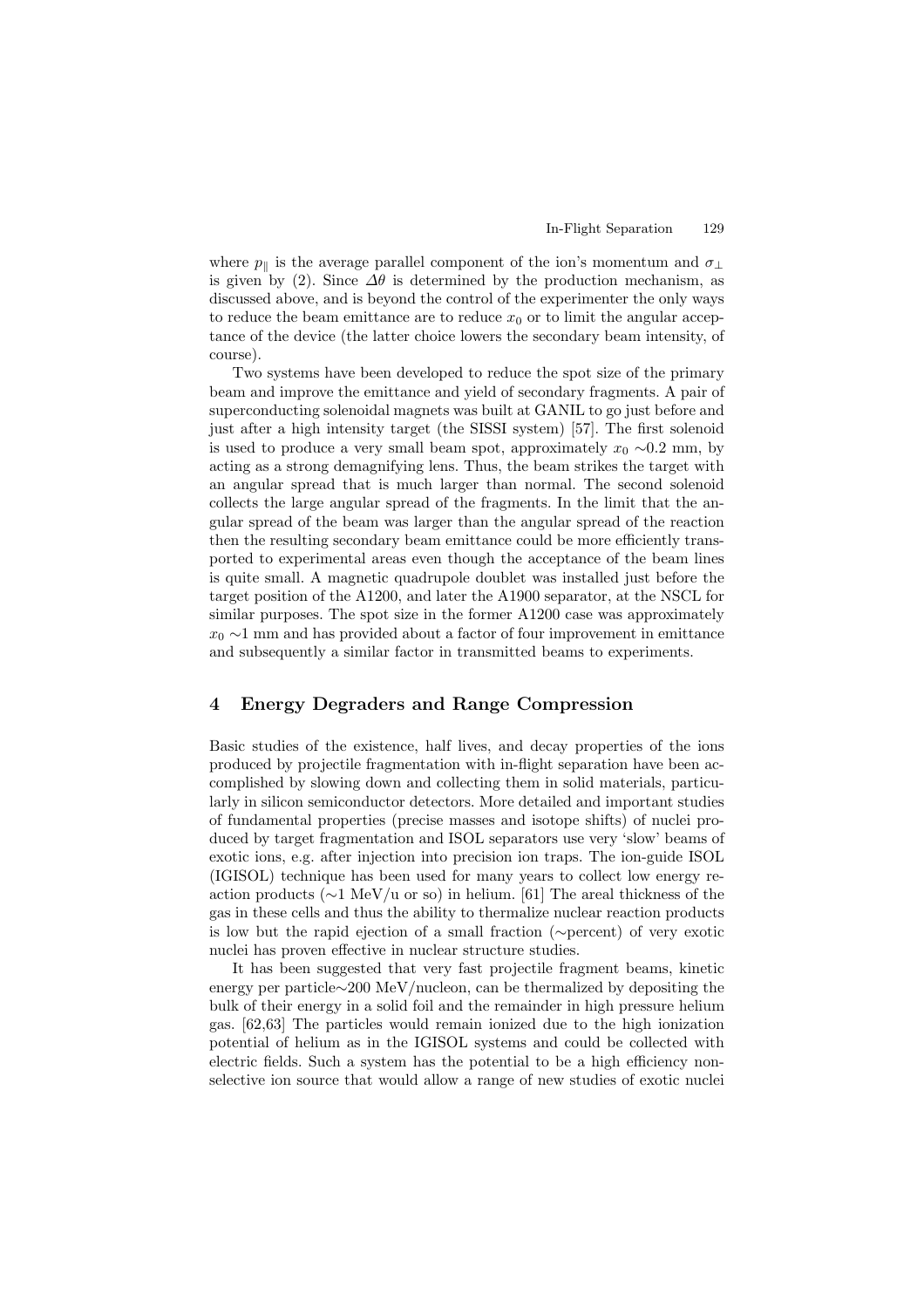that are not possible at the present in-flight fragmentation facilities. This technique would require the extension of the IGISOL technology combined with an in-flight separation system. The plan for the RIA facility incorporates a high pressure gas cell for the delivery of the most exotic ions for precision studies. [19] However, there are two difficulties in just stopping the ions in a buffer gas: first, the density of a typical gas is about 1000 times lower than that of a solid causing the range distribution to be spread over large distances, second, the broad momentum distributions of ions from projectile fragment separators (several percent in most cases) will spread the large range distribution of a mononenergetic ion in gas over even larger distances.

Development projects are underway at the major fragmentation facilities around the world to collect fast ions in buffer gases (see the recent summary by Wada [64]). In these systems the fast ions lose nearly all of their kinetic energy in a degrader foil/entrance window and go into the gas cell filled with high-purity helium. These degraders have to be very carefully prepared because imperfections in the solid on the order of a few  $\mu$ m turn into tens of mm in a gas. The ions will lose the remainder of their kinetic energy in the gas and will capture electrons during the final deceleration and become thermalized.

As an example of the problem of stopping a *monoenergetic* ion in a gas we can consider a monoenergetic <sup>40</sup>Ar ions at 4 GeV, i.e., 100 MeV/u. The range distribution of argon ions in solid beryllium (calculated with the Monte Carlo program SRIM-2000 program from Ziegler [66]) follows a nearly Gaussian distribution centered at 6.410 mm and has a straggling width of 24  $\mu$ m. Imagine that the thickness of the beryllium foil is decreased to be just 20  $\mu$ m less than the mean range and the foil is the entrance window to a chamber filled with helium at one bar. Essentially all of the ions are predicted to exit the foil and enter the helium. The range distribution of the ions in the helium can also be readily calculated and the dramaticly lower density of the gas causes the range to be long and the width to be very broad. The mean range in the gas after 6.390 mm of beryllium is calculated to be 194 mm and the width is 83.4 mm. Thus, the collection of the exotic ions that are created in nuclear reactions that occur at E/A∼100 MeV/u is complicated by the effects of the integrated range straggling. The gas cell typically would have a physical size (∼500 mm) and a cylindrical shape to contain the distribution of thermalized ions. In general, the high pressure gas cell needs to have an effective thickness of about 1 atmosphere-meter at room temperature (even so this corresponds to only  $\sim 20 \text{mg/cm}^2$  of helium).

It is expected that the majority of ions will be singly charged due to the large first ionization potential of atomic helium. However, the level of primary ionization caused by the stopping process and the presence of molecular impurties in the gas play important roles and the fraction of ions that will remain ionized is controversial. The gas cell is too large for the gas and ions to be physically evacuated on a time scale that is fast enough to be useful with the most exotic ions. Thus, the ions must be drifted towards the exit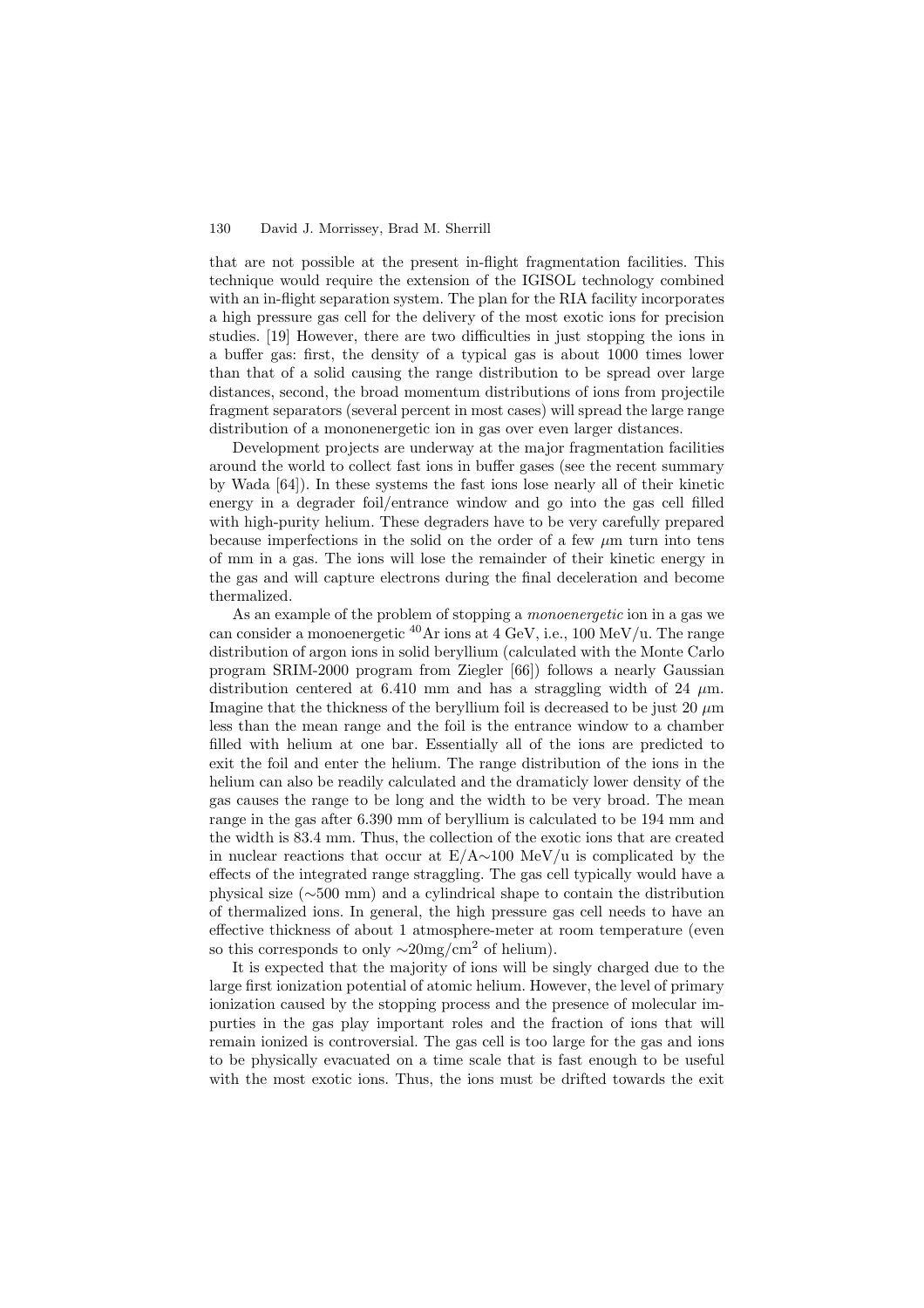

**Fig. 7.** The schematic representation of the range compression concept to narrow the range distribution of projectile fragments by combining a momentum dispersion with an monoenergetic wedge in front of a gas cell [62].

hole with an electric field gradient along the length of the cell with electrodes to focus the ions at the exit hole. Various approaches to the ion sweeping are being tried at present including static and rf potentials. [67,64] Each approach has advantages and disadvantages but the discussion of ion mobility in gases goes beyond the scope of the present work.

The second problem for the efficient collection of projectile fragments is their broad momentum distribution, typically up to  $\Delta p/p=5\%$  in modern separators, depending on the ion of interest. The combination of an ionoptical system to create a momentum dispersion at a monoenergetic wedge (as compared to the achromatic wedge described above) can be used to compress projectile-fragment range distributions. A schematic diagram of such a system is shown in Fig. 7 [62]. The angle of a thin wedge to produce a monoenergetic beam,  $\alpha_M$ , for an ion with mass, m, and velocity,  $v = \beta$ , can be found from the approximate expression of Schiedenberger et al. [63]:

$$
\tan(\alpha_M) \approx \frac{\gamma m \beta^2}{D(dE/dx)}\tag{9}
$$

where D is the momentum dispersion of the system,  $dE/dx$  is the energy loss rate of the ion in the material,  $\beta$  and  $\gamma$  are the usual factors from relativity. A thin wedge is one in which the velocity difference of the ion between entrance and exit can be ignored. The result is that the ion beam is brought to one energy but the physical size of the beam is much greater. This large beam is then immediately sent into the gas cell, see for example Fig. 3 in [63].

An example of range compression for  ${}^{32}P$  fragments at a magnetic rigidity of B $\rho=3.322\pm1\%$  from an <sup>40</sup>Ar beam (140 MeV/u) is shown in Fig. 8. These measurements were obtained by Weissman et al. [65] using a system very similar to that described by Weick [62]. The secondary beam was prepared in NSCL-A1900 and dispersed onto a degrader system and a wedge. After leaving the wedge the products entered the gas cell and the residual energy was measured in a silicon semiconductor telescope. The number of transmitted ions is shown as a function of the degrader thickness combined with either a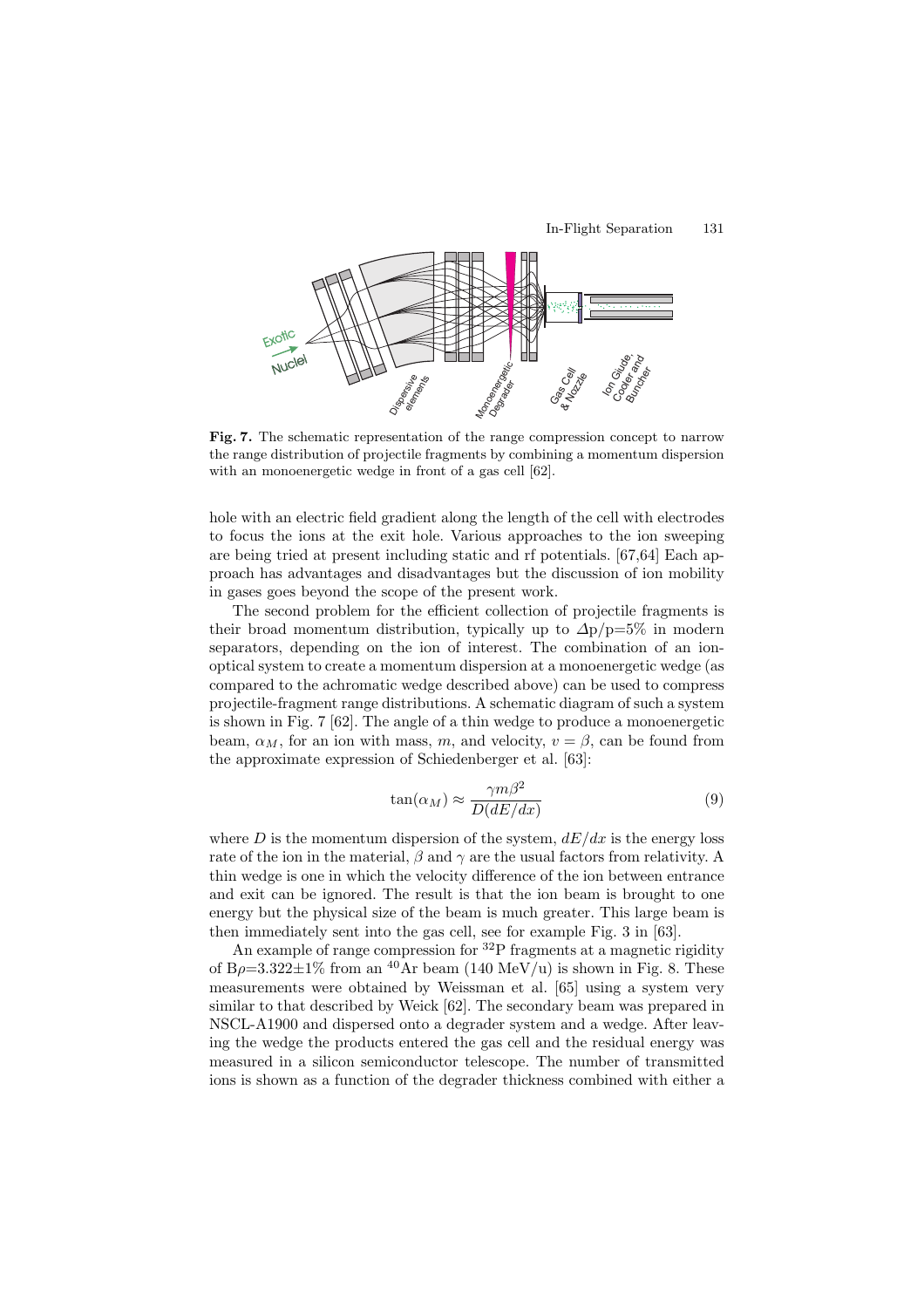

**Fig. 8.** The transmission curves for <sup>32</sup>P ions ( $\Delta p/p=2\%$ ) from the NSCL A1900 separator with a homogeneous degrader (square symbols) can be compared with the curves obtained with a monoenergetic wedge (triangular symbols). The open symbols are for an evacuated gas cell, the filled symbols are for helium at a pressure of 827 torr and a distance of 45 cm. The diffence between gas-in and gas-out, shown by the peaked curves, represents the fraction of ions stopped in the gas. See the text for details.

monoenergetic wedge (M,  $\alpha_M=11$  mrad) or a homogeneous (H, $\alpha_M \sim 0$  mrad) or "flat" wedge, with and without gas in the cell. The difference between the transmission curves with and without gas for a given degrader represents the fraction of ions that be stopped in the gas.

In first order, the minimum momentum spread,  $\delta_{min}$ , that can be achieved in such a system is given by the expression:

$$
\delta_{min} = \left(\frac{(x/\delta)}{(x/x)x_0}\right)^{-1} \times \left(1 - \frac{t}{R}\right)^{-1} \tag{10}
$$

where  $x_0$  is the initial beam spot size and t is the thickness in units of the range, R, of the ion. As shown by (10), the quality of the momentum compression depends on the resolving power of the system,  $\frac{(x/\delta)}{(x/x)x_0}$ . The resolving power is the minimum momentum difference the system can separate. Higher order optical abberations in the system will increase the incoherent spot size, which is given in first order by  $(x/x)x_0$ , and limit the minimum momentum spread. Energy loss straggling will also contribute (as will non-uniformities of the degrader) and normally limit the compression to the order of 0.1%, regardless of the quality of the optical system. Similarly, the final transverse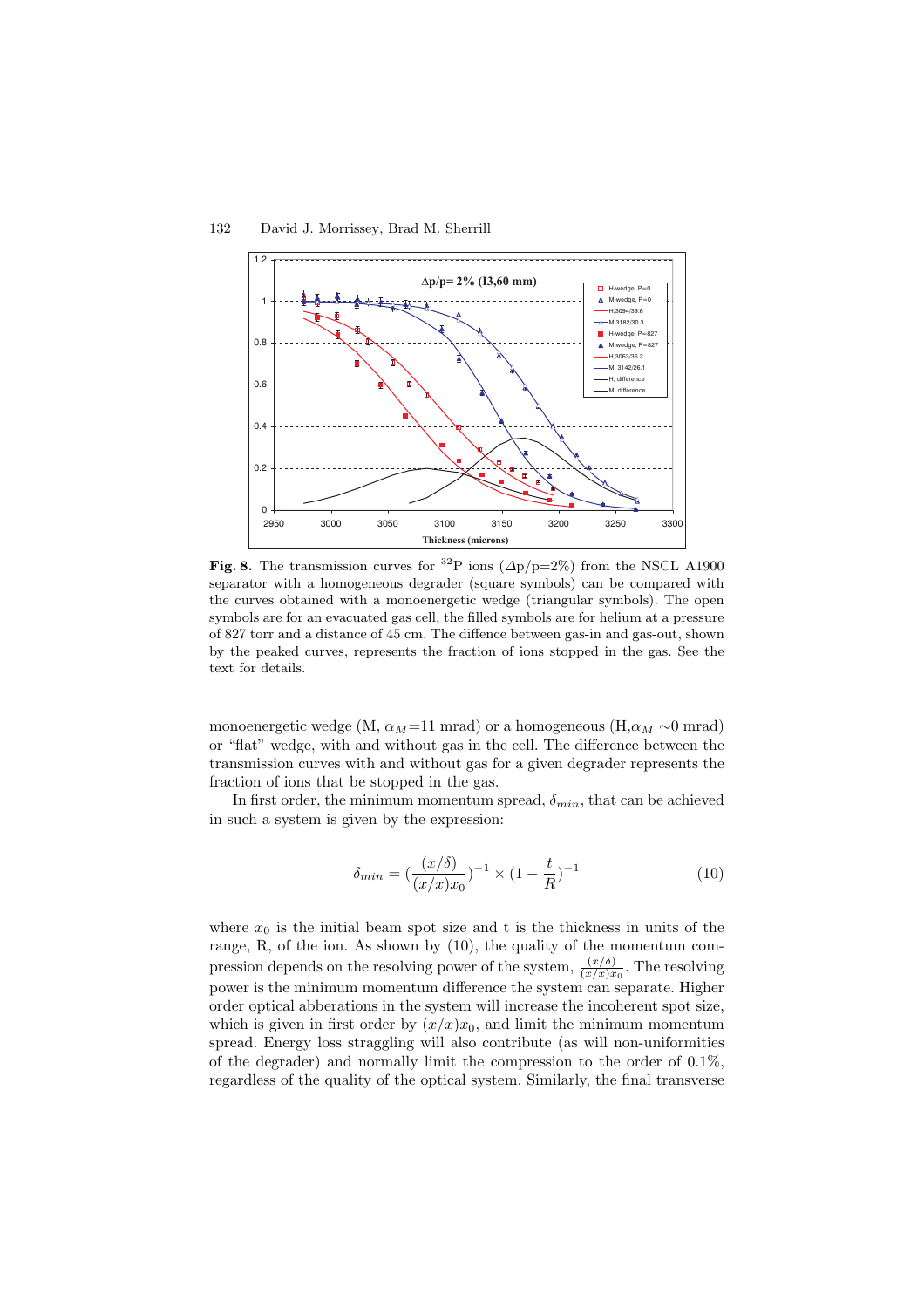| Ω       | $\Delta p/p$ | $B\rho$ | resolving          | length     | reference      |
|---------|--------------|---------|--------------------|------------|----------------|
| (msr)   | %            | $(T-m)$ | power <sup>†</sup> | (m)        |                |
| 0.8/4.3 | 3.0          | 5.4     | 700/1500           | 22.        | Sherrill 1992  |
| 8.0     | 5.4          | 6.0     | $\sim$ 2900        | 35         | Morrissey 2003 |
| 6.4     | 20.          | 4.5     | 4360               | 14.5       | Artukh 1993    |
| 1.0     | 5.0          | 3.2     | 800                | 18.        | Mueller 1991   |
| 0.2     | 2.0          | 18.     | 1500               | 73.        | Geissel 1992   |
| 0.8     | 5.0          | 18.     | 1500               | $\sim$ 140 | Geissel 2003   |
| 5.0     | 6.0          | 5.76    | 1500               | 21.        | Kubo 1990      |
| 8.0     | 6.0          | 9.0     | 1290/3300          | 77         | Kubo 2003      |
| 1.1     | 8.0          | 3.2     | 2000               | 14.8       | Shimoda 1992   |
|         |              |         |                    |            |                |

**Table 2.** Comparison of Fragment Separators

† mass-to-charge resolution, see the text

‡ multistage device

emittance, after degrading, is given by the equation:

$$
\epsilon = \epsilon_0 \frac{\delta_0}{\delta} \times (1 - \frac{t}{R})^{-1} \tag{11}
$$

where  $\epsilon_0$  is the initial initial emittance of the beam before the degrader and t is the thickness in units of the range, R, of the ion. Hence if the desired momentum compression if a factor of 10, the transverse emittance will grow by a factor of more than 10.

### **5 Summary of Existing Capabilities and Outlook**

The achromatic separator technique has been implemented in several laboratories around the world that can provide a wide variety of relatively high energy primary beams. As noted in the Introduction, there are separators operating in France, Germany, Japan, and USA. The next generation of devices that use multiple stages of separation are under construction in Japan [17] or are being planned [18,19]. A comparison of the various parameters that describe the fragment separators is given in Table 2. The LISE separator has been operated for more than 15 years having been upgraded several times and has provided secondary beams for a large variety of experiments. The RIPS device had the largest solid angle and momentum acceptance of operating devices, but was surpassed by the COMBAS device at the JINR at Dubna. The large horizontal acceptance of 80 cm in COMBAS is achieved by using high index dipoles. This is a novel design which has many attractive features. The A1200 and A1900(MSU), RCNP(Osaka), and FRS(GSI) separators are positioned at the beginning of the beam distribution system to allow delivery of radioactive beams to any experimental area. The FRS device at GSI has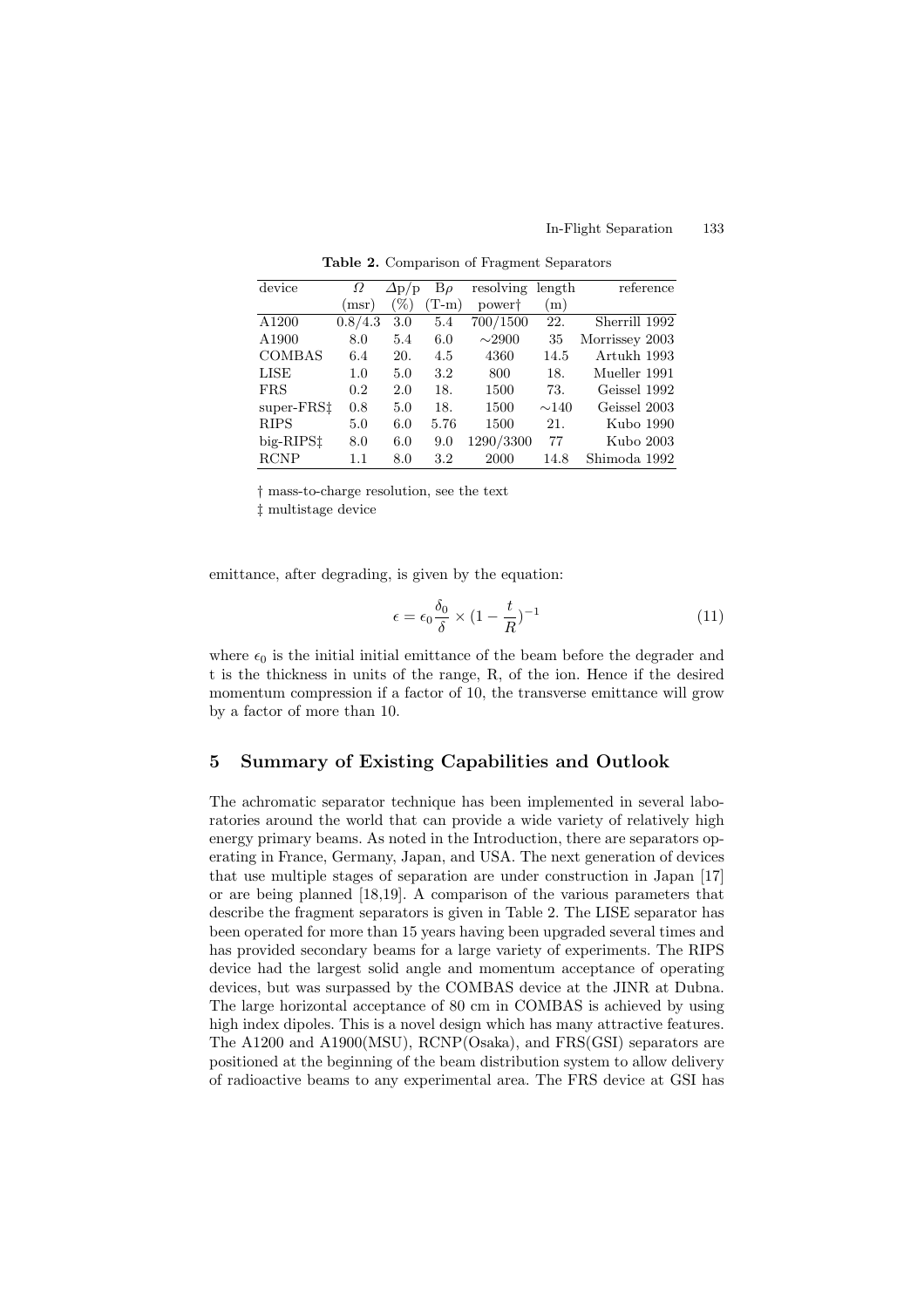been designed for very high kinetic energies, where the fragmentation cone and relative energy spread are smaller and therefore allow the physical acceptance of the device to be smaller. The next generation of devices will use multiple stages of separation to provide high acceptances and pure secondary beams. The new devices will use superconducting magnets, this technology was pioneered with the NSCL A1200 separator and refined for the A1900 separator.

### **References**

- 1. Y.P. Viyogi et al., Phys. Rev. Lett. **42**, 33 (1979).
- 2. J. Alonso, A. Chatterjee, and C.A. Tobias, 1978, IEEE Trans. on Nucl. Sci. **NS-26**, 3003 (1978).
- 3. Proc. of the Workshop on Research with Radioactive Beams, Washington DC, Lawrence Berkeley Laboratory Report LBL-18187, unpublished, (1984).
- 4. J.P. Dufour et al., Nucl. Instr. and Meth. **A 248**, 267 (1986).
- 5. R. Anne et al., Nucl. Instr. and Meth. **A 257**, 215 (1987).
- 6. K.-H. Schmidt et al., Nucl. Instr. and Meth. **A 260**, 287 (1987).
- 7. H. Geissel et al., Nucl. Instr. and Meth. **A 282**, 247 (1989).
- 8. B. Blank et al. Phy. Rev. Lett., **84**, 1116 (2000).
- 9. R. Schneider et al., Z. Phys. **A 348**, 241 (1994).
- 10. M. Lewitowicz et al. Phys. Lett. **B 322**, 20 (1994).
- 11. B.M. Sherrill et al., Nucl. Instr. and Meth. **B 70**, 298 (1992).
- 12. T. Kubo et al., In Proc. First Intl. Conf. on Radioactive Nuclear Beams, W.D. Myers, J.M. Nitschke, and E. Norman, eds. (World Scientific, Singapore, 1990) pp. 563-572.
- 13. H. Geissel et al., Nucl. Inst. and Meth. **B 70**, 286 (1992).
- 14. A.G. Artukh et al., In Proc. Third Intl. Conf. on Radioactive Nuclear Beams, D.J. Morrissey, ed. (Editions Frontieres, Gif-sur-Yvette, 1993) pp. 45-48.
- 15. A.C. Mueller, and R. Anne, Nucl. Instr. and Meth. **B 56/57**, 559 (1991).
- 16. D.J. Morrissey et al., Nucl. Instr. and Meth. **B 204**, 90 (2003), and references therein.
- 17. T. Kubo et al., Nucl. Instr. amd Meth. **B 204**, 97 (2003), and references therein.
- 18. H. Geissel et al., Nucl. Instr. and Meth. **B 204**, 71 (2003), and references therein.
- 19. B.M. Sherrill, Nucl. Instr. and Meth. **B 204**, 765 (2003), and RIA Task Force Report, (1999), http://srfsrv.jlab.org/isol/ISOLTaskForceReport.doc
- 20. J.A. Nolen, and L. Harwood, Instrumentation for Heavy Ion Nuclear Research, D. Shapira, ed. (Harwood, New York, 1985) 171.
- 21. K. Sümmerer and B. Blank, Phys. Rev. **C 61**, 034607 (2000).
- 22. B.M. Sherrill, In Proc. Intl. Conf. on Radioactive Nuclear Beams, Th. Delbar, ed. (Adam Hilger, London, 1992) pp. 1-20.
- 23. G. M¨unzenberg, Nucl. Instr. and Meth. **B 70**, 265 (1992).
- 24. H. Geissel, G. M¨unzenberg, and K. Riisager, Ann. Rev. Nucl. Part. Sci. **45**, 163 (1995).
- 25. D.J. Morrissey and B.M. Sherrill, Phil. Trans. R. Soc. London **A**356, 1985 (1998).
- 26. C.N. Davids, and J.D. Larson, Nucl. Instr. and Meth. **B 40/B41**, 1224 (1989).